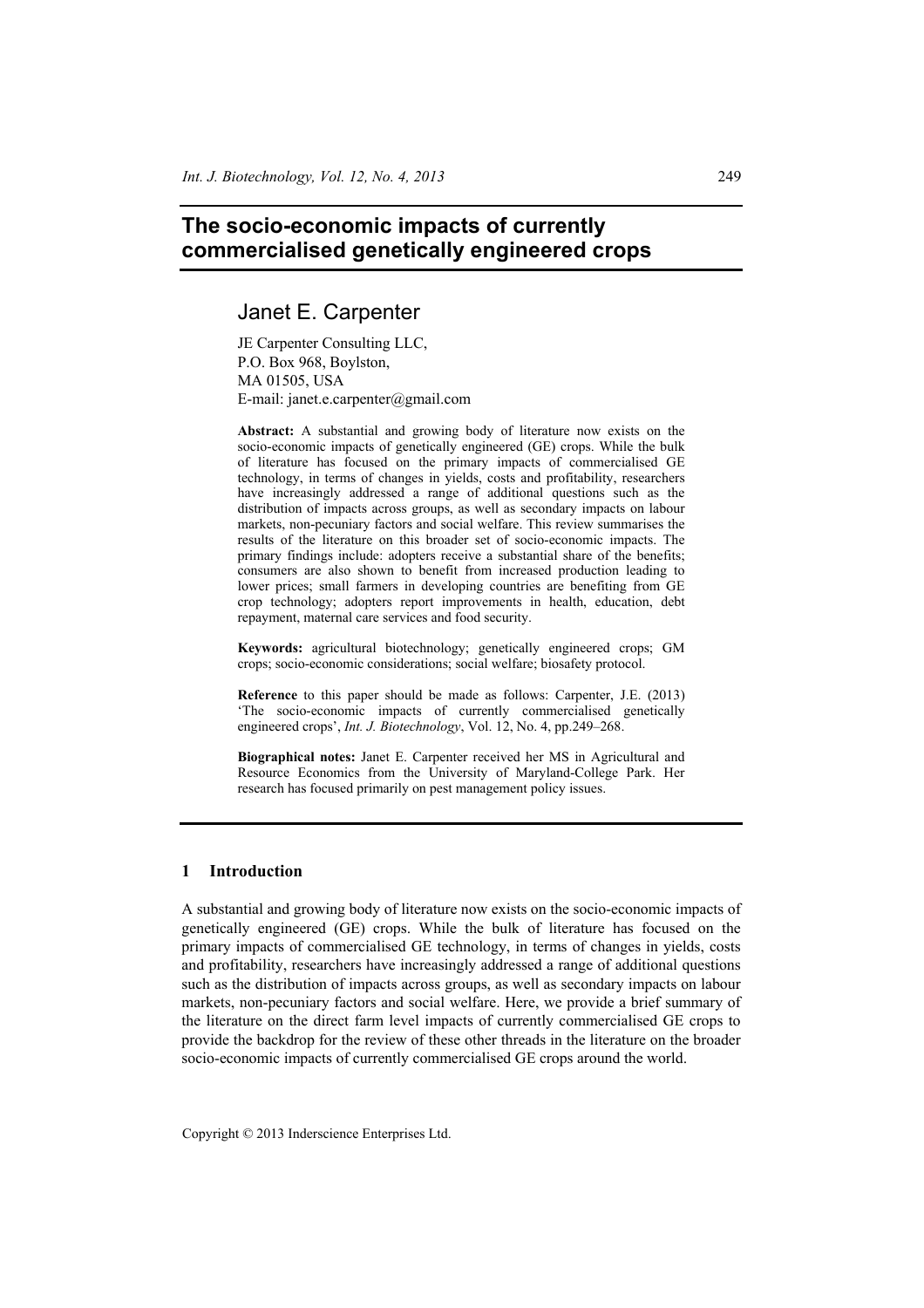#### **2 Primary farm level impacts**

GE crops were commercially grown on 160 million hectares in 29 countries in 2011 (James, 2011). The most widely adopted GE crops, and therefore the most widely studied, are herbicide tolerant soybeans, insect resistant corn and insect resistant cotton. In 2011, 82% of the global cotton area, 75% of the global soybean area and 32% of the global maize area were planted to GE varieties (James, 2011). The rapid rate of adoption implies that farmers are realising benefits from growing GE crops. Indeed, a starting point for many other socio-economic impacts is the impact that GE crops have on yields, costs and profitability at the farm level. Since their commercial introduction in the mid 1990s, an extensive literature has developed addressing the impacts of current technology on primary economic indicators: yields, costs and profitability.

The literature on global primary farm level impacts has been recently reviewed in two separate analyses. Looking at peer-reviewed publications reporting the results of farmer surveys, Carpenter (2010) compared yields and other indicators of economic performance for adopters and non-adopters of currently commercialised GE crops. Results from 12 countries indicated that GE crops have benefited farmers, with few exceptions. The mostly small farmers in developing countries have benefited most, especially in terms of increased yields. Of 168 results comparing yields of GE and conventional crops, 124 show positive results for adopters compared to non-adopters, 32 indicate no difference and 13 are negative. The average yield increases for developing countries range from 16% for insect resistant corn to 30% for insect resistant cotton, with an 85% yield increase observed in a single study on herbicide tolerant corn. On average, developed country farmers report yield increases that range from no change for herbicide tolerant cotton to a 7% increase for herbicide tolerant soybean and insect resistant cotton (see Table 1). The impacts on profitability, most commonly measured in terms of gross margins, were also overwhelmingly positive. Of 98 results comparing profitability of GE crops to their conventional counterparts, 71 indicated a positive impact, 11 results were neutral and 16 negative. The profitability results were driven by yield improvement as well as reduced costs, which were found in all but 12 cases Carpenter (2010). Impacts vary across years and locations due to differences in weather, pest pressure and the efficacy of conventional practices, which may explain some of the negative findings.

Kaphengst et al. (2011) conducted a statistical analysis of the results of both peer-reviewed and non-peer reviewed publications reporting results comparing the performance of GE varieties to conventional varieties from both field trials and farmer surveys. They found a similar pattern in the literature, namely that compared to conventional crops, GE crops can lead to yield increases mostly through reduced yield losses from insect infestation and weeds. Also, GE crops can reduce pesticide costs. The findings showed heterogeneity across countries and regions (Kaphengst et al., 2011).

In an analysis of the global impacts of GE crops, Brookes and Barfoot (2011) quantify the impacts of currently commercialised GE crops on farm income and production, using existing farm level impact data and extrapolating to traits, crops and locations where no data were available. Globally, the direct farm income benefit of currently commercialised GE crops resulting from increased yields and decreased costs was estimated to be \$10.8 billion in 2009, equal to 5.8% of the value of global production of soybeans, maize, canola and cotton.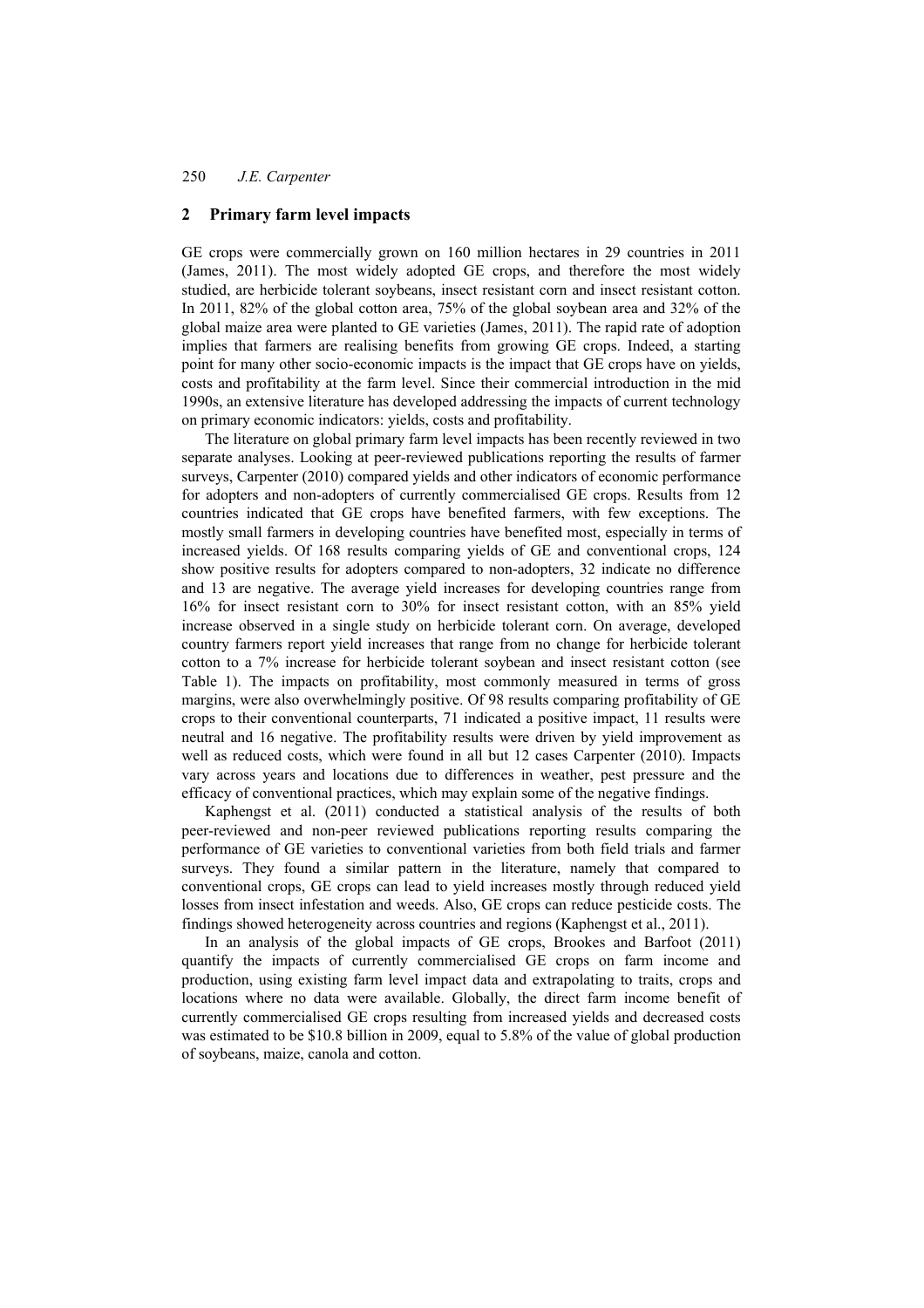| Technology           | Change in<br>yield | $#$ of results | Min.    | Max. | Std. err. |
|----------------------|--------------------|----------------|---------|------|-----------|
| Developed countries  | 6%                 | 59             | $-12\%$ | 26%  | $1.0\%$   |
| HT cotton            | $0\%$              | 6              | $-12%$  | 17%  | 3.8%      |
| HT soybean           | 7%                 | 14             | $0\%$   | 20%  | 1.7%      |
| HT/IR cotton         | 3%                 | $\overline{2}$ | $-3\%$  | 9%   | 5.8%      |
| IR corn              | 4%                 | 13             | $-3\%$  | 13%  | 1.6%      |
| IR cotton            | 7%                 | 24             | $-8\%$  | 26%  | $1.9\%$   |
| Developing countries | 29%                | 107            | $-25%$  | 150% | 2.9%      |
| HT corn              | 85%                | 1              |         |      |           |
| HT soybean           | 21%                | 3              | $0\%$   | 35%  | 11%       |
| IR corn              | 16%                | 12             | $0\%$   | 38%  | $4\%$     |
| IR corn (white)      | 22%                | 9              | $0\%$   | 62%  | $6.9\%$   |
| IR cotton            | 30%                | 82             | $-25%$  | 150% | 3.5%      |

| Table 1 | Average percentage changes in yield by technology for developed and developing |
|---------|--------------------------------------------------------------------------------|
|         | countries $[(GE-conventional)/conventional)]^a$                                |

Notes: <sup>a</sup>Averages calculated across surveys, geographies, years and methodologies. A two-tailed t-test shows a significant difference between the average yields of developed and developing countries ( $t = 7.48$ , df = 134,  $P < 0.0005$ )

*Source:* Carpenter (2010)

#### **3 Distribution of impacts**

Researchers have extended the farm level analysis to look at how these benefits are distributed across different groups, breaking down the analysis between market actors, as well as by farm size, income groups and gender.

#### *3.1 Market actors*

Estimates of the distribution of impacts between producers, technology providers<sup>1</sup> and consumers have been calculated for technology introductions in eight countries and globally (Tables 2 and 3). In the seven studies that assume no price impacts,<sup>2</sup> and therefore no consumer impacts are estimated, farmers are estimated to have captured a large share of the benefits, between 40 and 90% of total on-farm benefits. The results illustrate the variability of benefits to farmers from year to year, particularly for insect resistant crops, where the benefits are correlated to pest pressure (Traxler and Godoy-Avila, 2004).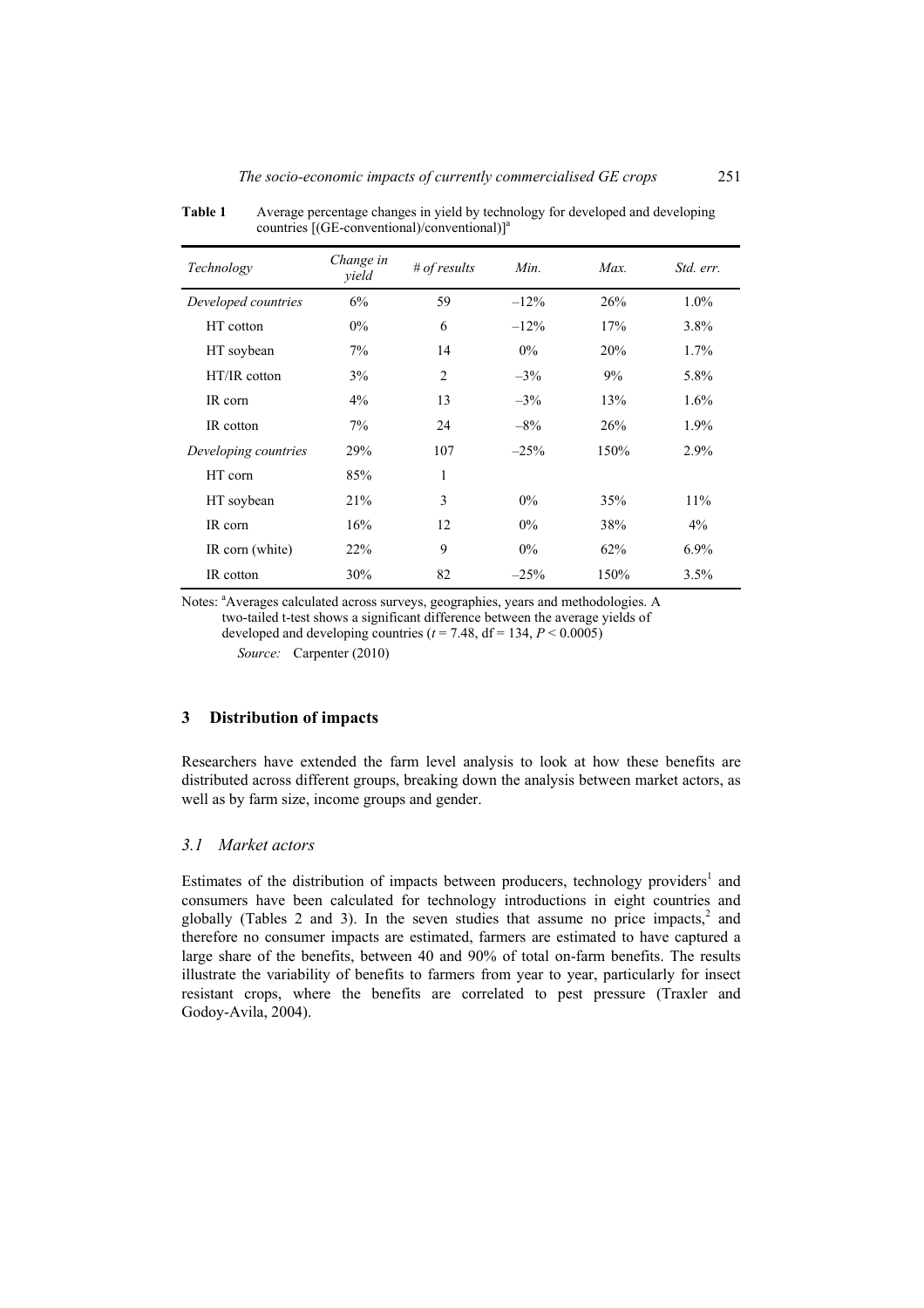| Country     | Year(s)   | Technology                   | <b>Sector</b>       | Proportion of total gain | Reference                      |
|-------------|-----------|------------------------------|---------------------|--------------------------|--------------------------------|
| Argentina   | 1996-2005 | HT soybean                   | Producers           | 77%                      | Trigo and Cap (2006)           |
|             |           |                              | Tech. providers     | 4%                       |                                |
|             |           |                              | Herbicide providers | 5%                       |                                |
|             |           |                              | National govt.      | 13%                      |                                |
| Argentina   | 1998-2005 | IR maize                     | Producers           | 43%                      | Trigo and Cap (2006)           |
|             |           |                              | Tech. providers     | 41%                      |                                |
|             |           |                              | National govt.      | 16%                      |                                |
| Argentina   | 1996-2005 | IR cotton                    | Producers           | 86%                      | Trigo and Cap (2006)           |
|             |           |                              | Tech. providers     | $9\%$                    |                                |
|             |           |                              | National govt.      | 5%                       |                                |
| China       | 1999      | Bt cotton-CAAS varieties     | Producers           | 83%                      | Pray et al. (2001)             |
|             |           |                              | Tech. providers     | 17%                      |                                |
| China       | 1999      | Bt cotton-Monsanto varieties | Producers           | 40%                      | (Pray et al., 2001)            |
|             |           |                              | Tech. providers     | 60%                      |                                |
| Mexico      | 1997      | <b>Bt</b> cotton             | Producers           | 39%                      | Traxler and Godoy-Avila (2004) |
|             |           |                              | Tech. providers     | 61%                      |                                |
| Mexico      | 1998      | Bt cotton                    | Producers           | 90%                      | Traxler and Godoy-Avila (2004) |
|             |           |                              | Tech. providers     | 10%                      |                                |
| Philippines | 2003/2004 | Bt corn                      | Producers           | 52%                      | Yorobe and Quicoy (2006)       |
|             |           |                              | Tech. providers     | 48%                      |                                |

#### **Table 2** Distribution of farm-level benefits between farmers and technology providers with no price effects\*

THE CONSTANT CONSTANT COMPARISON IN THE COMPARISON CONSTANT CONSTANT OF THE COMPOSITE COMPOSITE COMPOSITE COMPARISON OF THE COMPARISON OF THE COMPARISON COMPARISON OF THE COMPARISON OF THE COMPARISON COMPARISON COMPARISON \*\*Results presented are within group distributions and do not include losses to pesticide companies.compliance or compensation to local seed distributor agents.

## 252 *J.E. Carpenter*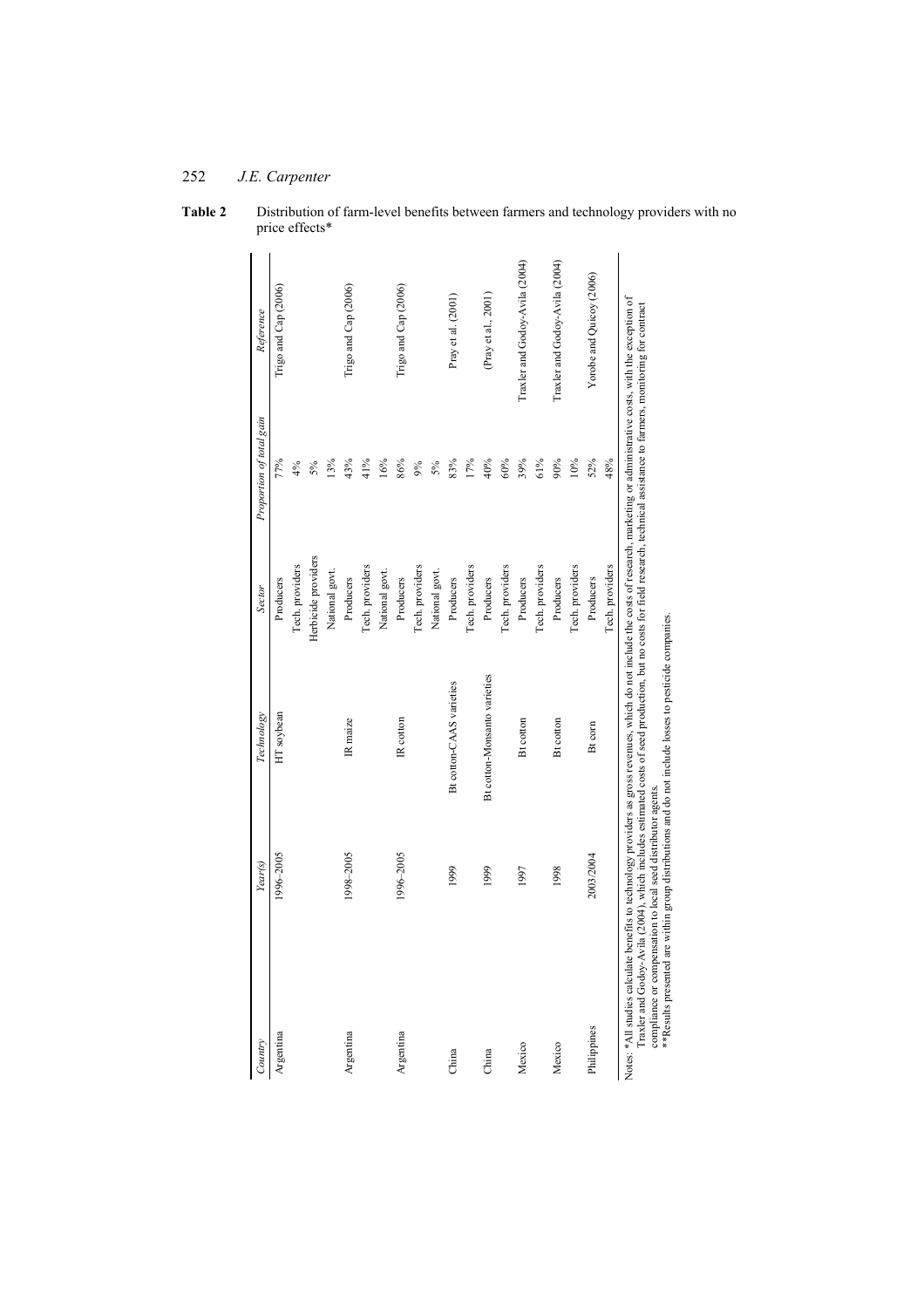| Country                                                                                                                                                                                                                                                | Year(s)   | Technology                                                                                                                                                                                                                                                                           | <b>Sector</b>   | Proportion of total gain | Reference                  |
|--------------------------------------------------------------------------------------------------------------------------------------------------------------------------------------------------------------------------------------------------------|-----------|--------------------------------------------------------------------------------------------------------------------------------------------------------------------------------------------------------------------------------------------------------------------------------------|-----------------|--------------------------|----------------------------|
| South Africa**                                                                                                                                                                                                                                         | 1999/2000 | Bt cotton-smallholders                                                                                                                                                                                                                                                               | Producers       | 76%                      | Gouse et al. (2004)        |
|                                                                                                                                                                                                                                                        |           |                                                                                                                                                                                                                                                                                      | Tech. providers | 24%                      |                            |
|                                                                                                                                                                                                                                                        |           | Bt cotton-large dryland                                                                                                                                                                                                                                                              | Producers       | 49%                      |                            |
|                                                                                                                                                                                                                                                        |           |                                                                                                                                                                                                                                                                                      | Tech. providers | 51%                      |                            |
|                                                                                                                                                                                                                                                        |           | Bt cotton-large irrigated                                                                                                                                                                                                                                                            | Producers       | 76%                      |                            |
|                                                                                                                                                                                                                                                        |           |                                                                                                                                                                                                                                                                                      | Tech. providers | 24%                      |                            |
| Spain                                                                                                                                                                                                                                                  | 1998      | Bt corn                                                                                                                                                                                                                                                                              | Producers       | 64.5%                    | Demont and Tollens (2004)  |
|                                                                                                                                                                                                                                                        |           |                                                                                                                                                                                                                                                                                      | Tech. providers | 35.5%                    |                            |
| Spain                                                                                                                                                                                                                                                  | 1999      | Bt corn                                                                                                                                                                                                                                                                              | Producers       | 64%                      | Demont and Tollens (2004)  |
|                                                                                                                                                                                                                                                        |           |                                                                                                                                                                                                                                                                                      | Tech. providers | 36%                      |                            |
| Spain                                                                                                                                                                                                                                                  | 2000      | Bt corn                                                                                                                                                                                                                                                                              | Producers       | 63.5%                    | Demont and Tollens (2004)  |
|                                                                                                                                                                                                                                                        |           |                                                                                                                                                                                                                                                                                      | Tech. providers | 36.5%                    |                            |
| Spain                                                                                                                                                                                                                                                  | 2001      | Bt corn                                                                                                                                                                                                                                                                              | Producers       | 63%                      | Demont and Tollens (2004)  |
|                                                                                                                                                                                                                                                        |           |                                                                                                                                                                                                                                                                                      | Tech. providers | 37%                      |                            |
| Spain                                                                                                                                                                                                                                                  | 2002      | Bt corn                                                                                                                                                                                                                                                                              | Producers       | 62%                      | Demont and Tollens (2004)  |
|                                                                                                                                                                                                                                                        |           |                                                                                                                                                                                                                                                                                      | Tech. providers | 38%                      |                            |
| Spain                                                                                                                                                                                                                                                  | 2003      | Bt corn                                                                                                                                                                                                                                                                              | Producers       | 60%                      | Demont and Tollens (2004)  |
|                                                                                                                                                                                                                                                        |           |                                                                                                                                                                                                                                                                                      | Tech. providers | 40%                      |                            |
| Global                                                                                                                                                                                                                                                 | 2007      | canola; IR corn and cotton<br>HT soybean, corn, cotton,                                                                                                                                                                                                                              | Producers       | 76%                      | Brookes and Barfoot (2009) |
|                                                                                                                                                                                                                                                        |           |                                                                                                                                                                                                                                                                                      | Tech. providers | 24%                      |                            |
| Global-developing countries                                                                                                                                                                                                                            | 2007      | canola; IR corn and cotton<br>HT soybean, corn, cotton,                                                                                                                                                                                                                              | Producers       | 86%                      | Brookes and Barfoot (2009) |
|                                                                                                                                                                                                                                                        |           |                                                                                                                                                                                                                                                                                      | Tech. providers | 14%                      |                            |
| Notes: *All studies calculate benefits to technology providers as gross revenues, which do not include the costs of research, marketing or administrative costs, with the exception of<br>compliance or compensation to local seed distributor agents. |           | Traxler and Godoy-Avila (2004), which includes estimated costs of seed production, but no costs for field research, technical assistance to farmers, monitoring for contract<br>**Results presented are within group distributions and do not include losses to pesticide companies. |                 |                          |                            |

**Table 2** Distribution of farm-level benefits between farmers and technology providers with no price effects\* (continued)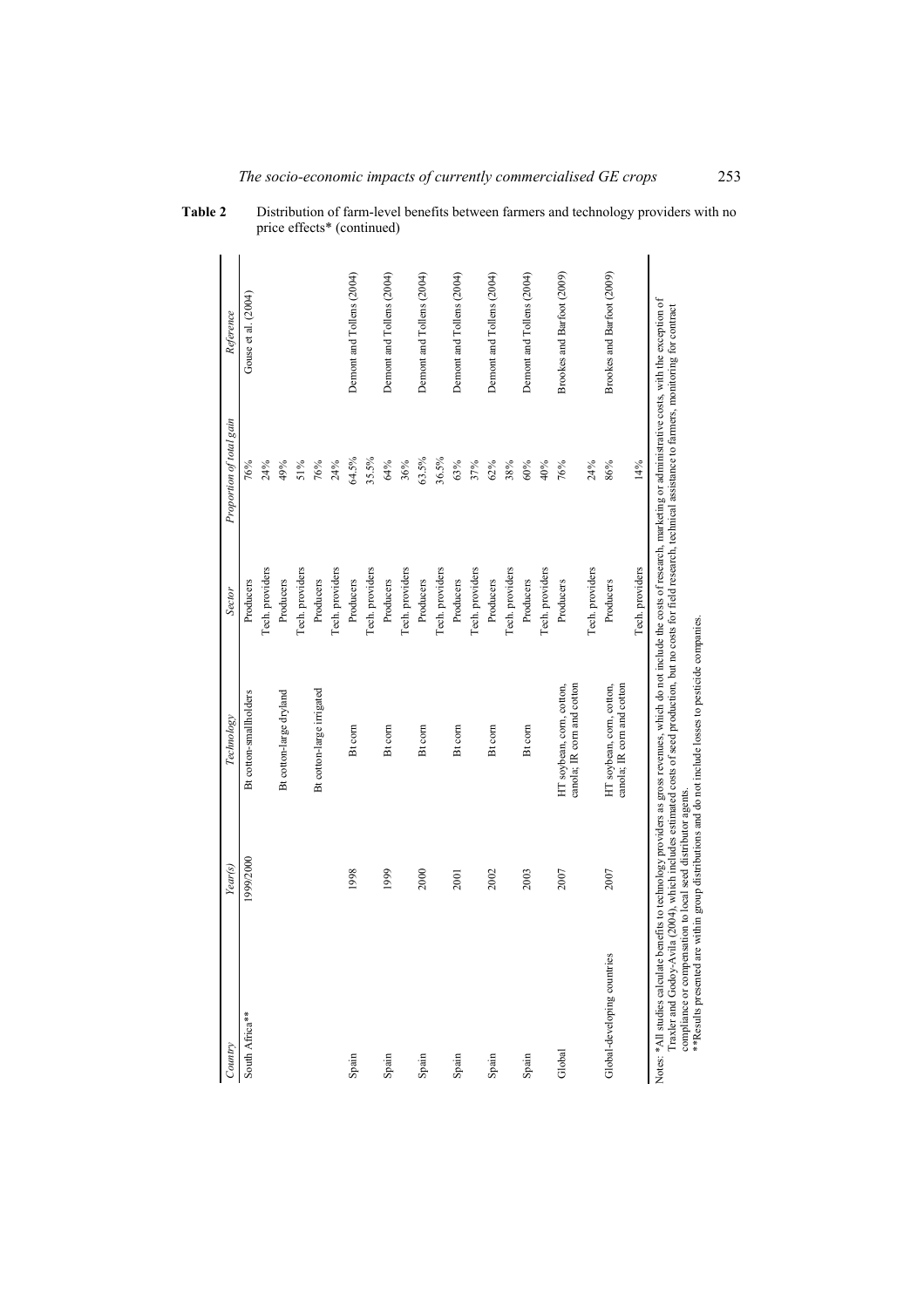| Country    | Year(s) | Technology  | Sector          | Proportion of<br>total world<br>surplus gain | Reference                     |
|------------|---------|-------------|-----------------|----------------------------------------------|-------------------------------|
| USA**      | 1996    | Bt cotton   | US producers    | 43to 59%                                     | Falck-Zepeda<br>et al. (1999) |
|            |         |             | ROW producers   | $-6$ to $+9\%$                               |                               |
|            |         |             | Tech. providers | 26 to 47%                                    |                               |
|            |         |             | Consumers       | 16 to 24%                                    |                               |
| <b>USA</b> | 1997    | Bt cotton   | US producers    | 42%                                          | Falck-Zepeda<br>et al. (1999) |
|            |         |             | ROW producers   | $-6%$                                        |                               |
|            |         |             | Tech. providers | 44%                                          |                               |
|            |         |             | Consumers       | 19%                                          |                               |
| US         | 1997    | Bt cotton   | US producers    | 29 to 39%                                    | Price et al. (2005)           |
|            |         |             | Tech. providers | 25 to 35%                                    |                               |
|            |         |             | ROW producers   | $-63$ to $-78%$                              |                               |
|            |         |             | Consumers       | 99 to 114%                                   |                               |
| <b>US</b>  | 1997    | HT cotton   | US producers    | 4%                                           | Price et al. (2005)           |
|            |         |             | ROW producers   | $-316%$                                      |                               |
|            |         |             | Tech. providers | 7%                                           |                               |
|            |         |             | Consumers       | 406%                                         |                               |
| <b>USA</b> | 1997    | HT soybean  | US producers    | 20%                                          | Price et al. (2005)           |
|            |         |             | ROW producers   | $-11%$                                       |                               |
|            |         |             | Tech. providers | 68%                                          |                               |
|            |         |             | Consumers       | 23%                                          |                               |
|            |         |             | ROW net benefit | 7%                                           |                               |
| $USA***$   | 1997    | HT soybeans | US producers    | 29 to 76%                                    | Falck-Zepeda<br>et al. (2000) |
|            |         |             | ROW producers   | 2 to $3%$                                    |                               |
|            |         |             | Tech. providers | 10 to 25%                                    |                               |
|            |         |             | Consumers       | 10 to 44%                                    |                               |

**Table 3** Distribution of farm-level benefits between farmers and technology providers with price and trade effects\*

Notes: \*All studies calculate benefits to technology providers as gross revenues, which do not include the costs of research, marketing or administrative costs.

'Consumers' includes adopting and non-adopting regions. Rest of World (ROW). \*\*Range reflects estimates calculated using two separate datasets for on-farm impacts.

\*\*\*Range reflects estimates calculated using different assumptions for the elasticity of US supply.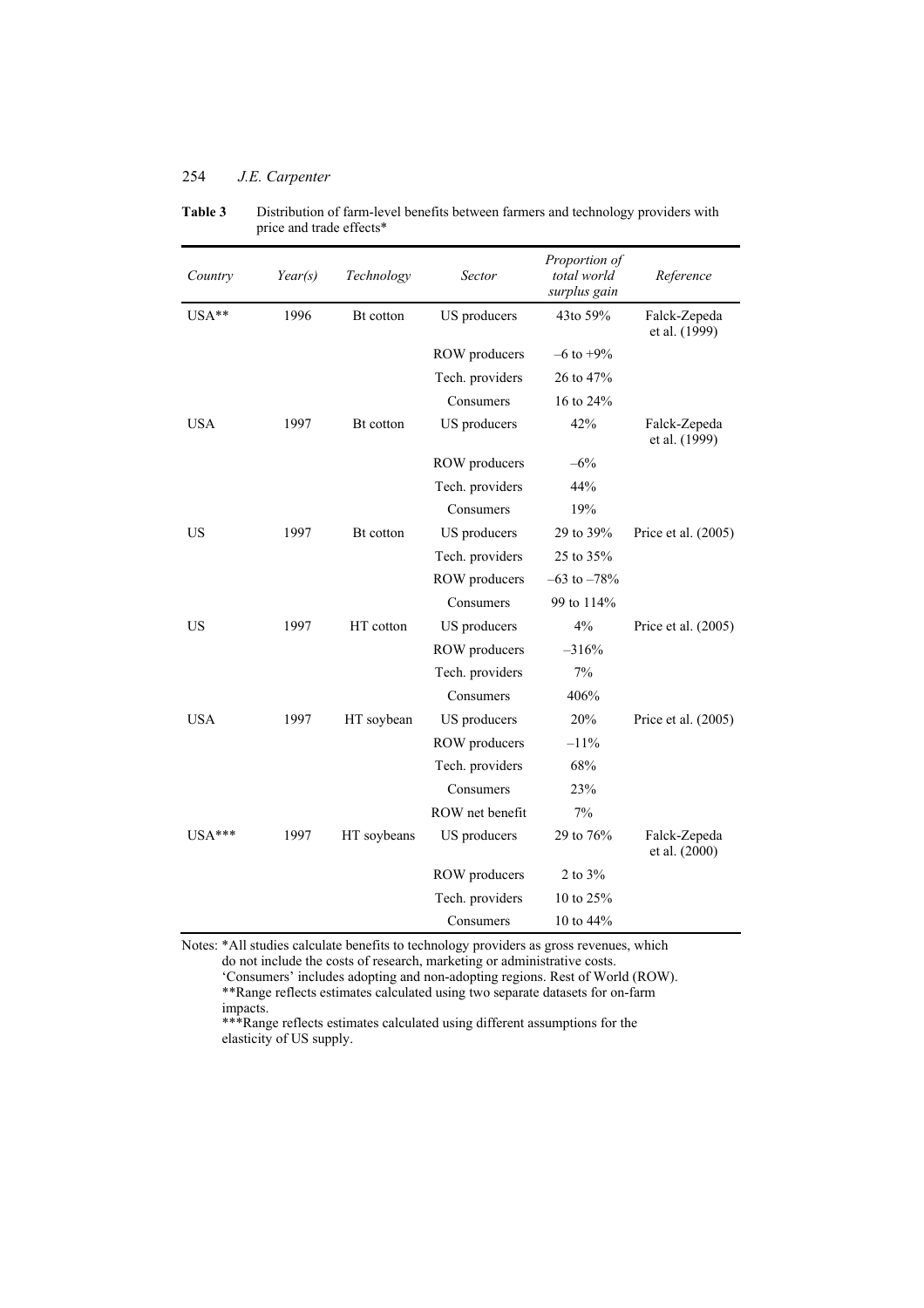| Country                         | Year(s)   | Technology  | Sector                 | Proportion of<br>total world<br>surplus gain | Reference                     |
|---------------------------------|-----------|-------------|------------------------|----------------------------------------------|-------------------------------|
| <b>USA</b>                      | 1998      | Bt cotton   | US producers           | 46%                                          | Falck-Zepeda<br>et al. (1999) |
|                                 |           |             | ROW producers          | $-7%$                                        |                               |
|                                 |           |             | Tech. providers        | 43%                                          |                               |
|                                 |           |             | Consumers              | 18%                                          |                               |
| USA,<br>Argentina<br>and Brazil | 1999/2000 | HT soybean  | US producers           | 19%                                          | Moschini et al.<br>(2000)     |
|                                 |           |             | ROW producers          | $-7%$                                        |                               |
|                                 |           |             | Tech. providers        | 45%                                          |                               |
|                                 |           |             | Consumers              | 40%                                          |                               |
| USA and<br>Argentina            | 1996      | HT soybeans | US producers           | 40%                                          | Qaim and Traxler<br>(2005)    |
|                                 |           |             | Argentina<br>producers | $-5%$                                        |                               |
|                                 |           |             | ROW producers          | $-20%$                                       |                               |
|                                 |           |             | Tech. providers        | 37%                                          |                               |
|                                 |           |             | Consumers              | 47%                                          |                               |
| USA and<br>Argentina            | 1997      | HT soybeans | US producers           | 34%                                          | Qaim and Traxler<br>(2005)    |
|                                 |           |             | Argentina<br>producers | 5%                                           |                               |
|                                 |           |             | ROW producers          | $-23%$                                       |                               |
|                                 |           |             | Tech. providers        | 35%                                          |                               |
|                                 |           |             | Consumers              | 49%                                          |                               |
| USA and<br>Argentina            | 1998      | HT soybeans | US producers           | 27%                                          | Qaim and Traxler<br>(2005)    |
|                                 |           |             | Argentina<br>producers | 11%                                          |                               |
|                                 |           |             | ROW producers          | $-23%$                                       |                               |
|                                 |           |             | Tech. providers        | 36%                                          |                               |
|                                 |           |             | Consumers              | 49%                                          |                               |

**Table 3** Distribution of farm-level benefits between farmers and technology providers with price and trade effects\* (continued)

Notes: \*All studies calculate benefits to technology providers as gross revenues, which do not include the costs of research, marketing or administrative costs.

'Consumers' includes adopting and non-adopting regions. Rest of World (ROW). \*\*Range reflects estimates calculated using two separate datasets for on-farm impacts.

\*\*\*Range reflects estimates calculated using different assumptions for the elasticity of US supply.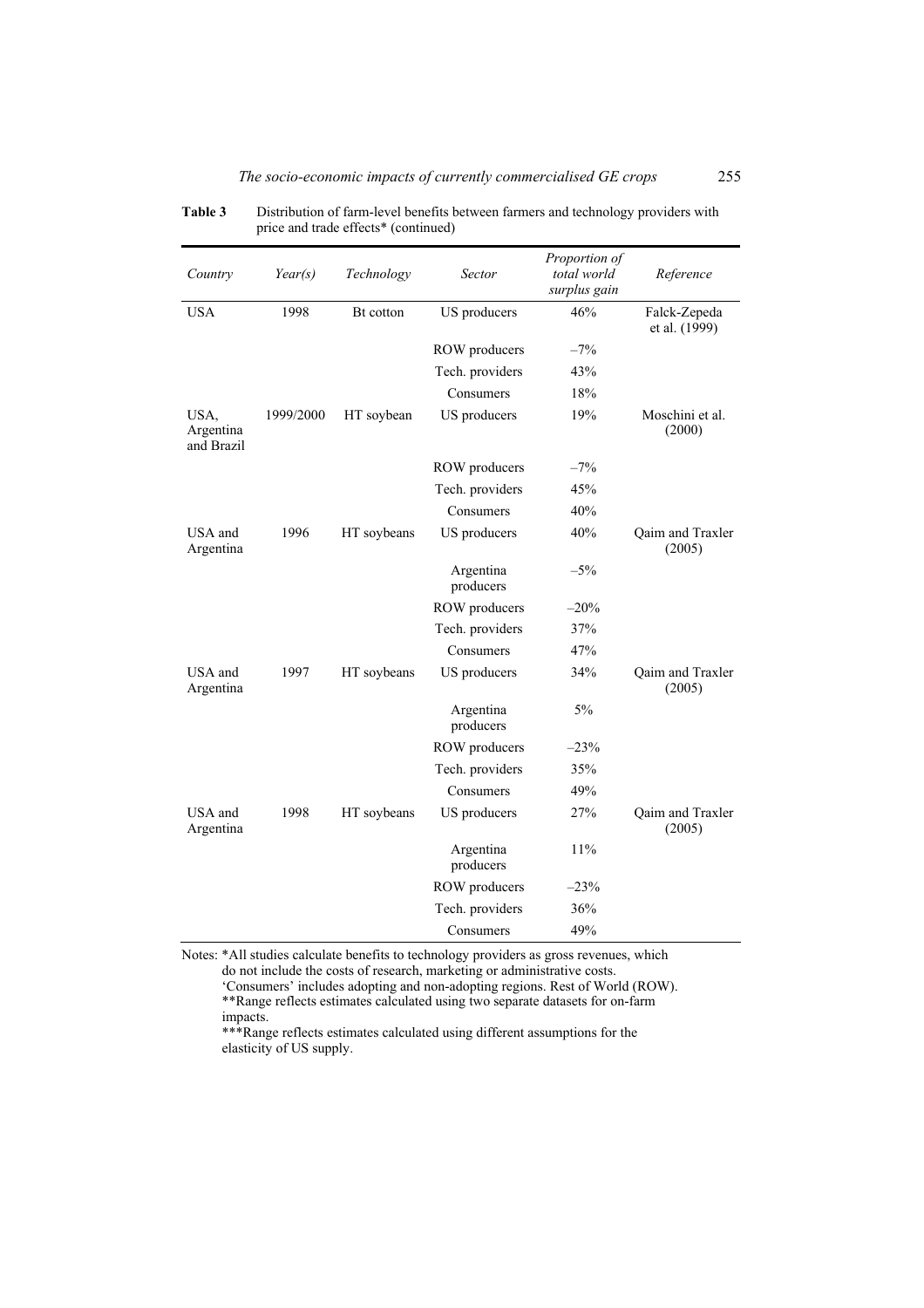| Country              | Year(s) | Technology  | Sector                 | Proportion of<br>total world<br>surplus gain | Reference                  |
|----------------------|---------|-------------|------------------------|----------------------------------------------|----------------------------|
| USA and<br>Argentina | 1999    | HT soybeans | US producers           | 16%                                          | Oaim and Traxler<br>(2005) |
|                      |         |             | Argentina<br>producers | 17%                                          |                            |
|                      |         |             | ROW producers          | $-22%$                                       |                            |
|                      |         |             | Tech. providers        | 34%                                          |                            |
|                      |         |             | Consumers              | 54%                                          |                            |
| USA and<br>Argentina | 2000    | HT soybeans | US producers           | 12%                                          | Qaim and Traxler<br>(2005) |
|                      |         |             | Argentina<br>producers | 21%                                          |                            |
|                      |         |             | ROW producers          | $-23%$                                       |                            |
|                      |         |             | Tech. providers        | 35%                                          |                            |
|                      |         |             | Consumers              | 54%                                          |                            |
| USA and<br>Argentina | 2001    | HT soybeans | US producers           | 12%                                          | Qaim and Traxler<br>(2005) |
|                      |         |             | Argentina<br>producers | 25%                                          |                            |
|                      |         |             | ROW producers          | $-24%$                                       |                            |
|                      |         |             | Tech. providers        | 34%                                          |                            |
|                      |         |             | Consumers              | 53%                                          |                            |
| USA and<br>China     | 2001    | Bt cotton   | US producers           | 21%                                          | Frisvold et al.<br>(2006)  |
|                      |         |             | China producers        | 51%                                          |                            |
|                      |         |             | ROW producers          | $-42%$                                       |                            |
|                      |         |             | Consumers              | 76%                                          |                            |

**Table 3** Distribution of farm-level benefits between farmers and technology providers with price and trade effects\* (continued)

Notes: \*All studies calculate benefits to technology providers as gross revenues, which do not include the costs of research, marketing or administrative costs.

'Consumers' includes adopting and non-adopting regions. Rest of World (ROW). \*\*Range reflects estimates calculated using two separate datasets for on-farm impacts.

\*\*\*Range reflects estimates calculated using different assumptions for the elasticity of US supply.

In models where prices are assumed to change with associated trade impacts, farmers who are adopting the technology also receive a substantial share of the estimated benefits, and consumers worldwide may also capture a large share of the benefits due to lower prices.<sup>3</sup> Farmers in regions where the technology has not been commercialised realise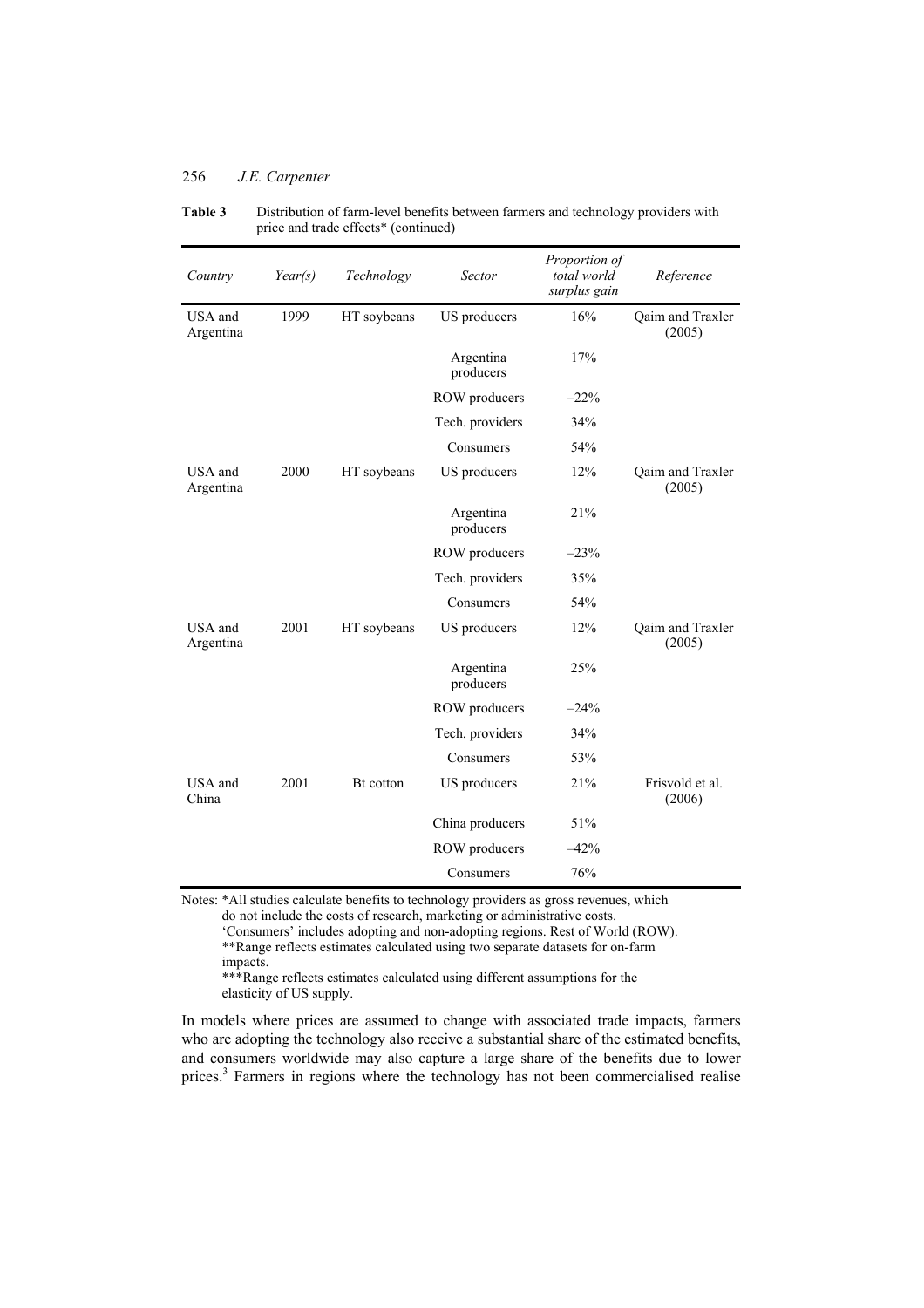losses due to lower prices. In a study of the evolution of impacts from adoption of herbicide tolerant soybeans in the USA and Argentina, the share of total benefits accruing to farmers in Argentina grew from a small loss in 1996 as US farmers began to plant HT soybeans, to 25% by 2001 (Qaim and Traxler, 2005). The net impact in non-adopting regions is positive, with producer losses being outweighed by consumer gains due to lower prices.

It should be noted that in nearly all studies on the distribution of benefits across market actors, the benefits to technology providers are calculated as gross revenues, and are therefore overestimated because there is no accounting for the costs of technology research, marketing or administration.

While non-adopters may suffer losses due to the introduction of the technology through global market impacts, more localised effects of the technology may be beneficial to non-adopters. Several studies have shown evidence of regional suppression of the target pests of GE insect resistant corn and cotton. Area-wide pest suppression not only reduced losses to adopters of the technology, but may also benefit non-adopters and growers of other crops by reducing crop losses and/or the need to use pest control measures such as insecticides. A study of the impacts of insect resistant corn in the USA Midwest showed that the majority of benefits of Bt corn accrued to non-adopters due to area-wide pest suppression of European Corn Borer (Hutchison et al., 2010).

| Country   | Year                | Technology                   | Result                                                                                                                                                                                                                                                                                                        | Reference                                                                |
|-----------|---------------------|------------------------------|---------------------------------------------------------------------------------------------------------------------------------------------------------------------------------------------------------------------------------------------------------------------------------------------------------------|--------------------------------------------------------------------------|
| Argentina | 1996/1997-2000/2001 | <b>HT</b><br>soybean         | Farm size not related to<br>adoption, with small<br>farmers accounting for $>$<br>90% of farmers using HT<br>soybean; gross margins<br>4.48–6.76% higher for<br>adopters                                                                                                                                      | Penna and Lema<br>(2003)                                                 |
| Canada    | 2000                | Bt corn and<br>HT<br>soybean | The smallest operations<br>$(< 490 \text{ acres})$ accounted<br>for the highest level of<br>use, large farms appear to<br>be slower to adopt GM<br>crops than smaller farms;<br>IR corn $-2.6$ to $+12.8\%$<br>change in yields for<br>adopters, HT soybean 2.6<br>to 9.9% increase in yields<br>for adopters | Hategekimana<br>(2002a, 2002b)<br>and Hategekimana<br>and Trant $(2002)$ |
| China     | 1999                | Bt cotton                    | Adopters planted Bt<br>cotton on 0.42 ha on<br>average; farms with<br>smallest holdings<br>$(< 1$ ha) gained almost<br>twice as much income per<br>unit of land compared to<br>larger farms                                                                                                                   | Pray et al. (2001)                                                       |

**Table 4** Farm level impact in relation to farm size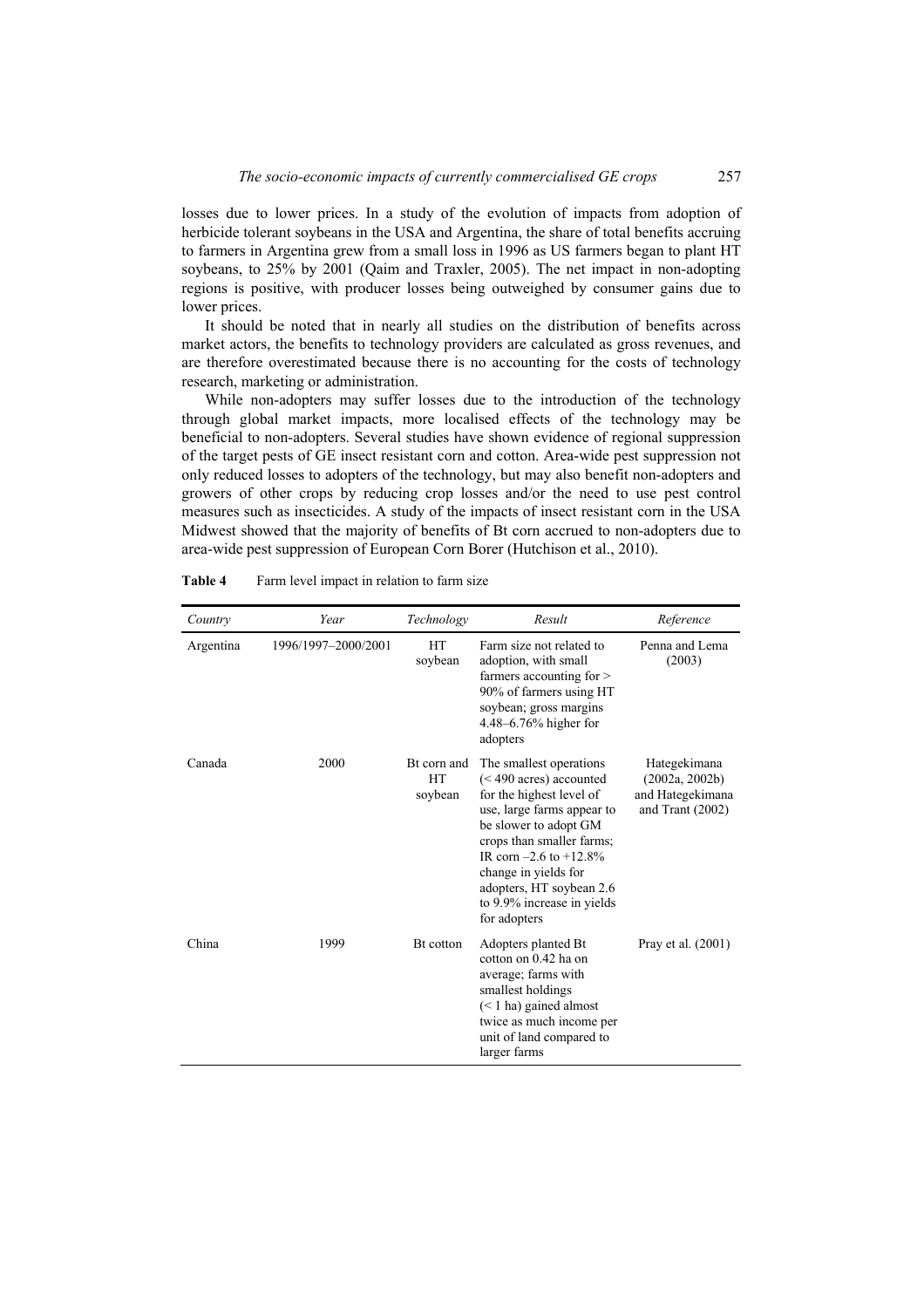| Country | Year                | Technology | Result                                                                                                                                                                                                                                                                                                                                 | Reference                      |
|---------|---------------------|------------|----------------------------------------------------------------------------------------------------------------------------------------------------------------------------------------------------------------------------------------------------------------------------------------------------------------------------------------|--------------------------------|
| India   | 2001/2002-2002/2003 | Bt cotton  | Average cotton area<br>planted 1.56 acres in<br>2001/2002 and 2.37 acres<br>in $2002/2003$ for Bt cotton<br>and 2.4 acres in<br>2001/2002 and 2.76 acres<br>in 2002/2003 for non-Bt;<br>yield increase 45-63% on<br>average and 33% by<br>production function for<br>adopters; gross margins<br>50% greater for adopters<br>on average | Bennett et al.<br>(2006a)      |
| India   | 2002/2003           | Bt cotton  | Average cotton area 4.9<br>acres for adopters and 4.5<br>acres for<br>non-adopters; yield<br>increase 34% on average<br>and 27% by production<br>function for adopters,<br>profits 2161 rupees higher<br>for adopters                                                                                                                  | Qaim et al. (2006)             |
| India   | 2003/2004           | Bt cotton  | Average plot area under 5<br>acres and not significantly<br>different between adopters<br>and non-adopters; yield<br>increase 14–37% for<br>adopters, gross margins<br>$37-132\%$ higher for<br>adopters, depending on<br>variety grown                                                                                                | Bennett et al.<br>(2005)       |
| India   | 2004/2005           | Bt cotton  | Small farmers<br>$(< 5$ acres) had 10%<br>increase in yields, medium<br>$(5-10$ acres) had $21\%$<br>increase and large $(>10$<br>acres) had 83% increase<br>for adopters                                                                                                                                                              | Dev and Rao<br>(2007)          |
| India   | 2003/2004           | Bt cotton  | Returns to management<br>time saved and<br>reemployed in alternative<br>activities are higher for<br>large than for small<br>farmers                                                                                                                                                                                                   | Subramanian and<br>Qaim (2009) |
| India   | 2002-2008           | Bt cotton  | 24% yield increase and<br>50% increase in profit on<br>average for smallholder<br>adopters                                                                                                                                                                                                                                             | Kathage and Qaim<br>(2012)     |

Table 4 Farm level impact in relation to farm size (continued)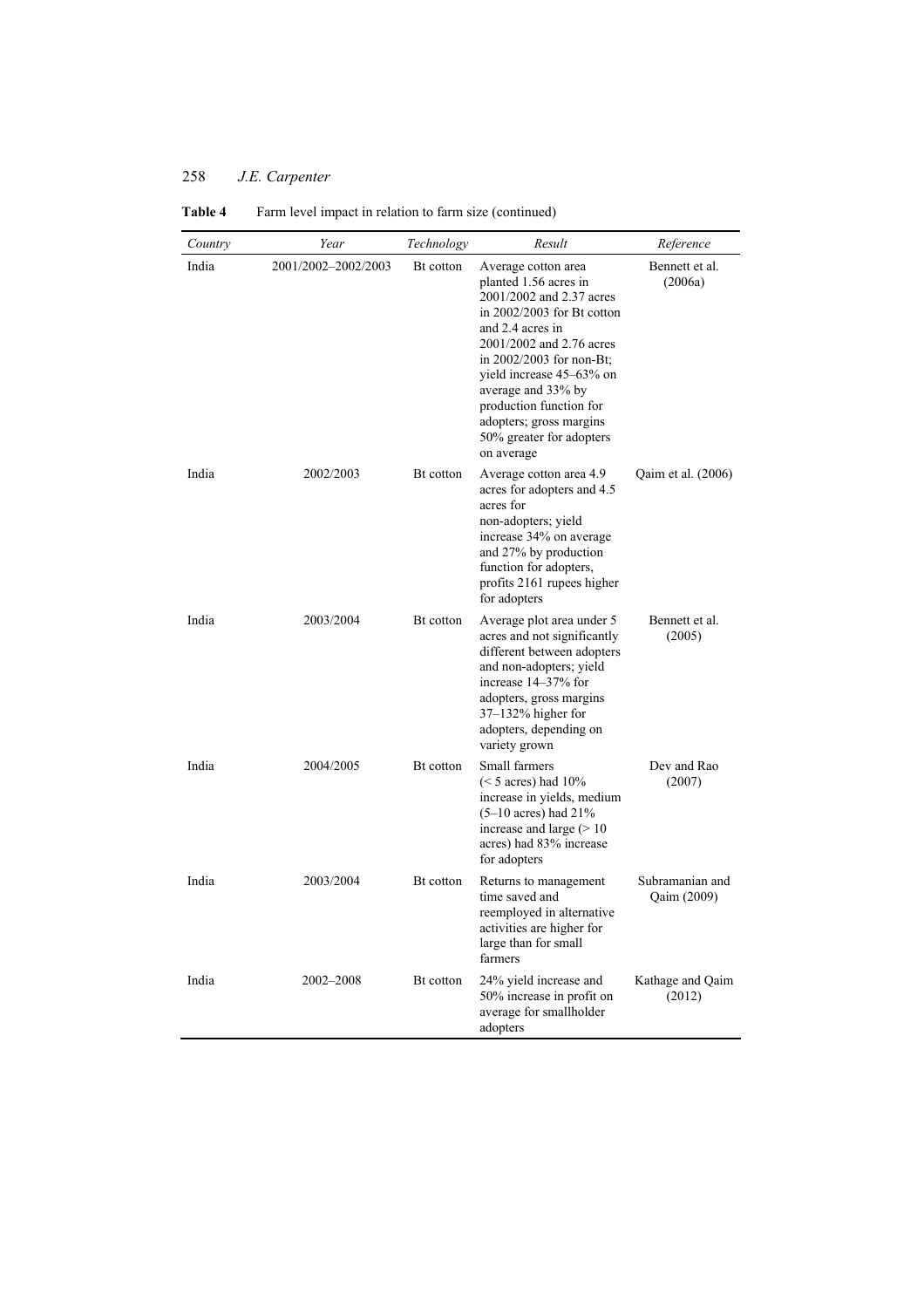| Country          | Year                | Technology           | Result                                                                                                                                                                                                                                                 | Reference                                   |
|------------------|---------------------|----------------------|--------------------------------------------------------------------------------------------------------------------------------------------------------------------------------------------------------------------------------------------------------|---------------------------------------------|
| Mexico           | 1997-1998           | Bt cotton            | Average holding of<br>adopting farmers was<br>14 ha; yield increase<br>$2.6 - 20.4\%$ for adopters                                                                                                                                                     | Traxler and<br>Godoy-Avila<br>(2004)        |
| Philippines      | 2003-2004           | Bt corn              | Average corn area 2.64 ha<br>for Bt and 1.64 ha for non-<br>Bt corn; yield increase of<br>34-37.5% on average, and<br>22.5 based on production<br>function for adopters,<br>increase in net income of<br>$PhP10,132$ per ha on<br>average for adopters | Yorobe and<br>Quicoy (2006)                 |
| Romania          | 1999-2003           | HT<br>soybean        | No correlation between<br>farm size and adoption                                                                                                                                                                                                       | Brookes $(2005)$                            |
| South Africa     | 2001/2002-2003/2004 | Bt white<br>corn     | Smallholders achieve<br>0-32% higher yield per kg<br>of seed with Bt corn                                                                                                                                                                              | Gouse et al. (2006)                         |
| South Africa     | 1999/2000           | Bt cotton            | Smallholders had 45.8%<br>yield increase compared to<br>large scale farmers who<br>had 13.8% or 18.5% yield<br>increase for dryland and<br>irrigated                                                                                                   | Gouse et al. (2004)                         |
| Spain            | 2002-2004           | Bt corn              | Adoption is not<br>significantly related to<br>farm size; yield increase<br>of $0-12\%$ on average for<br>adopters                                                                                                                                     | Gomez-Barbero<br>et al. (2008)              |
| USA/<br>Delaware | 2000                | HТ<br>soybean        | Duration analysis reveals<br>that earlier-adopting<br>farmers had larger farms;<br>10% yield increase for<br>adopters based on<br>production function                                                                                                  | Bernard et al.<br>(2004)                    |
| <b>USA</b>       | 1998                | <b>HT</b><br>soybean | No relationship between<br>farm size and adoption                                                                                                                                                                                                      | Fernandez-Cornejo<br>and McBride<br>(2002)  |
| <b>USA</b>       | 1998                | HT corn              | Positive relationship<br>between farm size and<br>adoption                                                                                                                                                                                             | Fernandez-Cornejo<br>and McBride<br>(2002)  |
| <b>USA</b>       | 1998                | Bt corn              | Positive relationship<br>between farm size and<br>adoption                                                                                                                                                                                             | Fernandez-Cornejo<br>and McBride,<br>(2002) |

**Table 4** Farm level impact in relation to farm size (continued)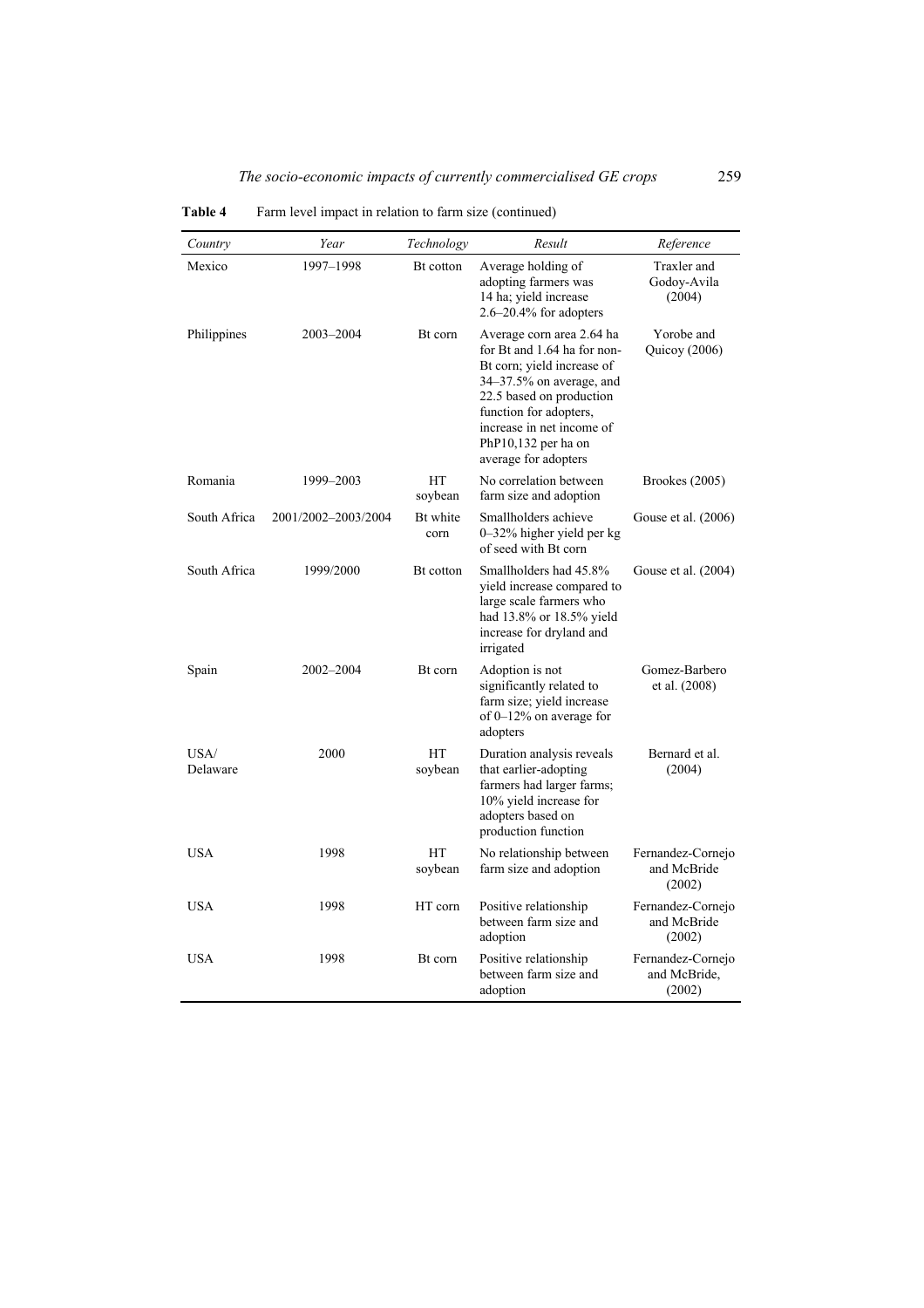#### *3.2 Farm size*

The impact of GE crops on smallholder farmers has been a key question for researchers and policymakers interested in whether the technology has increased the gap between rich and poor farmers, particularly as large farmers are better able to afford the more expensive GE seed and other inputs such as fertiliser and irrigation (Morse et al., 2007). The presumption by many is that large firms are the first to adopt new technologies, and therefore benefit from improved productivity and efficiency. While this may be true of innovations that require capital investment in new machinery and equipment, the adoption of GE crops is relatively inexpensive.

The literature on the impacts of GE crops in relation to size of farm clearly shows that small farmers in many countries (China, India, Mexico, Philippines and South Africa) are benefiting from the adoption of GE crops (Table 4). In China and South Africa, researchers have found the benefits to small farmers to be greater than for large farmers (Pray et al., 2001; Bennett et al., 2004b; Gouse et al., 2004), which in South Africa is attributed to better conventional pest management by large farms (Gouse, 2009). In addition to the observed benefits for small farmers, an analysis of Bt cotton in Argentina estimated that small farmers (with less than 90 hectares) would achieve 42% higher yields if they adopted Bt cotton, due to low insecticide use and consequent reduced yields due to insect damage (Qaim and De Janvry, 2005). Researchers have noted that the relationship between adoption and farm size is more important at the innovator stage, and diminishes over time (Fernandez-Cornejo and McBride, 2002).

#### *3.3 Income groups*

Fewer studies have examined the distribution of impacts across income groups, as distinct from size of farm, to address the question of whether GE crops contribute to a widening of income disparities between rich and poor farmers due to the ability of richer farmers to afford more expensive seed. In China, Bt cotton farmers in the lower income groups, as measured by either household income or per capita income, achieved greater increases in net income during the 1999 study season than their counterparts in higher income groups (Pray et al., 2001). In South Africa, the distribution of gross margins from cotton growing increased across adopters and non-adopters from 1998/1999 to 2000/2001, though inequality decreased among Bt cotton adopters (Bennett et al., 2004a). Survey results from India for 2003 showed that Bt cotton adopting households had higher cotton income than non-adopters, but also that inequality in cotton income was greater among non-adopters than for adopters. The difference was attributed to the consistent performance of Bt cotton over conventional varieties, but also the better performance of the non-Bt cotton variety favoured by Bt cotton adopters (Morse et al., 2007).

#### *3.4 Gender*

Women play important roles in agriculture, especially in developing countries, planting, weeding, harvesting among other tasks. Women comprise about 20% of the agricultural labour force in Latin America to almost 50% in Sub-Saharan Africa and eastern and Southeastern Asia (Meinzen-Dick et al., 2011). Despite their importance in agriculture, women face unique challenges, such as limited access to inputs, technological resources, equipment and land, as well as non-tangible assets such as human capital, and decision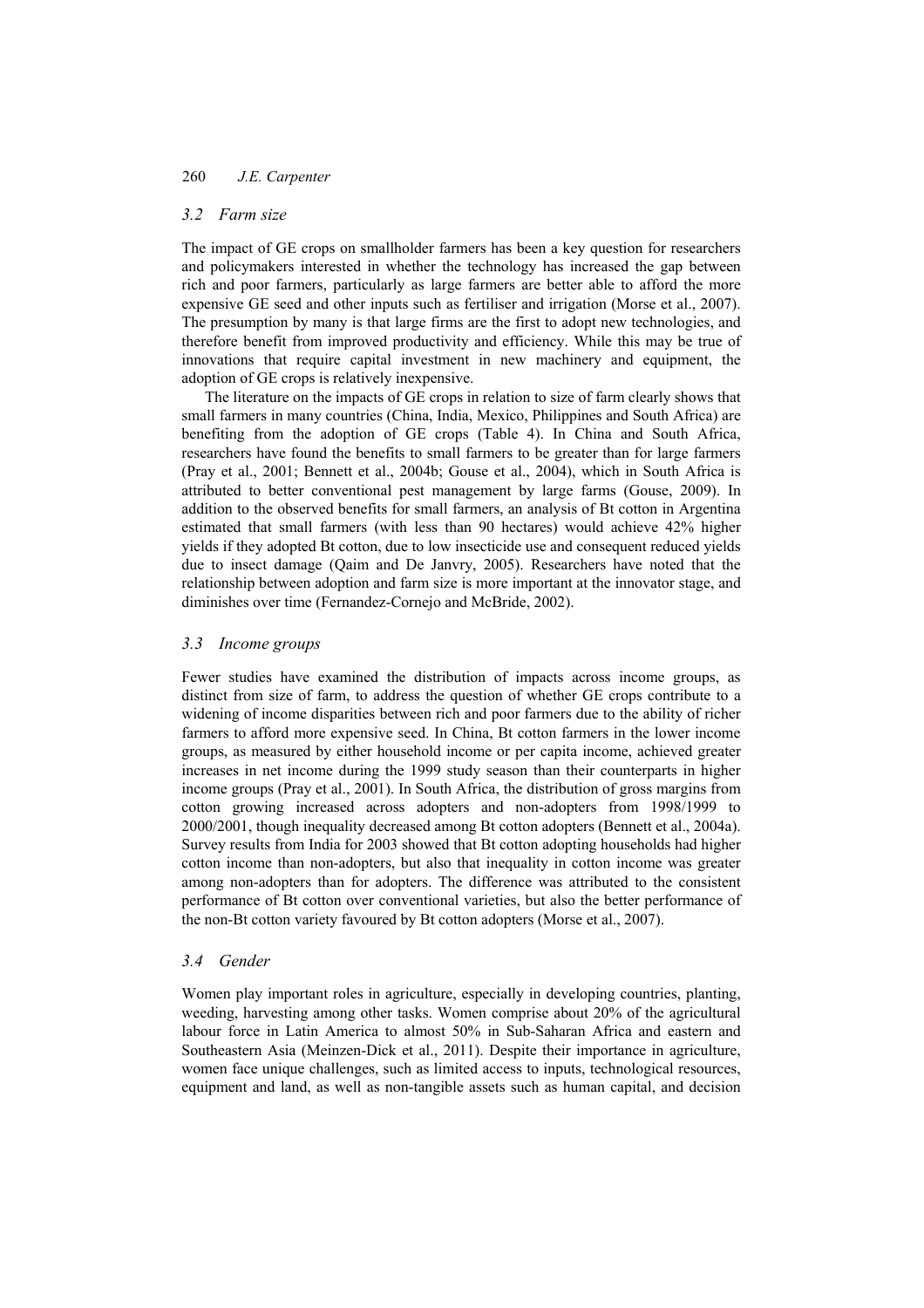making power. Understanding any gender differences that might exist in the access and use of GE crop technology contributes to the discussion of the role of GE crops in furthering development and addressing poverty.

Little research has been done to examine the role of gender in the adoption and use of GE crops. However, two recent studies have explored gender issues related to Bt cotton. In India, the adoption of Bt cotton was found to increase aggregate returns to labour by 42% while the returns for hired female agricultural workers increased by 55%, largely due to additional labour employed for picking cotton, which is primarily a female activity in India. Further, the use of Bt cotton was associated with improved female working conditions, as the reduction in the amount of family male labour involved in pest management was reallocated to other household economic activities. Researchers noted that women's income has a particularly positive effect for child nutrition and welfare (Subramanian et al., 2010).

In a recent in-depth exploration of gender differences in the production of Bt cotton in Colombia, researchers found that female farmers preferred Bt varieties over conventional because of the reduced need for hired labour to spray insecticides. A lack of adequate and timely information about the technology was important for both men and women, but affected females more than males (Zambrano et al., 2011).

#### **4 Secondary impacts**

Looking beyond the direct farm level impacts of GE crops, several studies have examined a range of 'secondary' impacts, including impacts on the labour market, non-pecuniary factors, and various aspects of social welfare.

#### *4.1 Labour market*

Researchers have been interested in the impacts of GE crops on labour markets, particularly related to poverty implications of reduced managerial requirements and changes in wage-earning opportunities. For the HT soybeans, studies in Argentina and the USA find that labour requirements were lower due to fewer tillage operations for weed control (Table 5). In the USA, adoption of HT soybeans was associated with increases in off-farm income due to reduced managerial time requirements (Fernandez-Cornejo, 2007). For Bt cotton, labour impacts have been mixed. In both India and China, labour required for spraying insecticides is reduced. However, in India this is outweighed by the increase in labour needs for harvesting increased yields so that the net effect on labour is an increase. China, the yield increase is smaller than in India and the net labour impact is a decrease.

In a meta-analysis of global results of the impacts of GE crops on various parameters, labour costs were found to be generally lower for HT soybeans and generally higher for Bt cotton (Kaphengst et al., 2011).

Two studies go beyond the direct labour impacts, to look at impacts in related industries. In China, although on farm labour was lower for Bt cotton adopters, overall labour impacts were positive due to an increased demand for labour in the textile industry (Huang et al., 2004). In India, not only were returns to on farm labour increased by an expansion of Bt cotton, but returns to non-agricultural labour were also increased in related sectors such as transportation, trade and other services (Subramanian et al., 2010).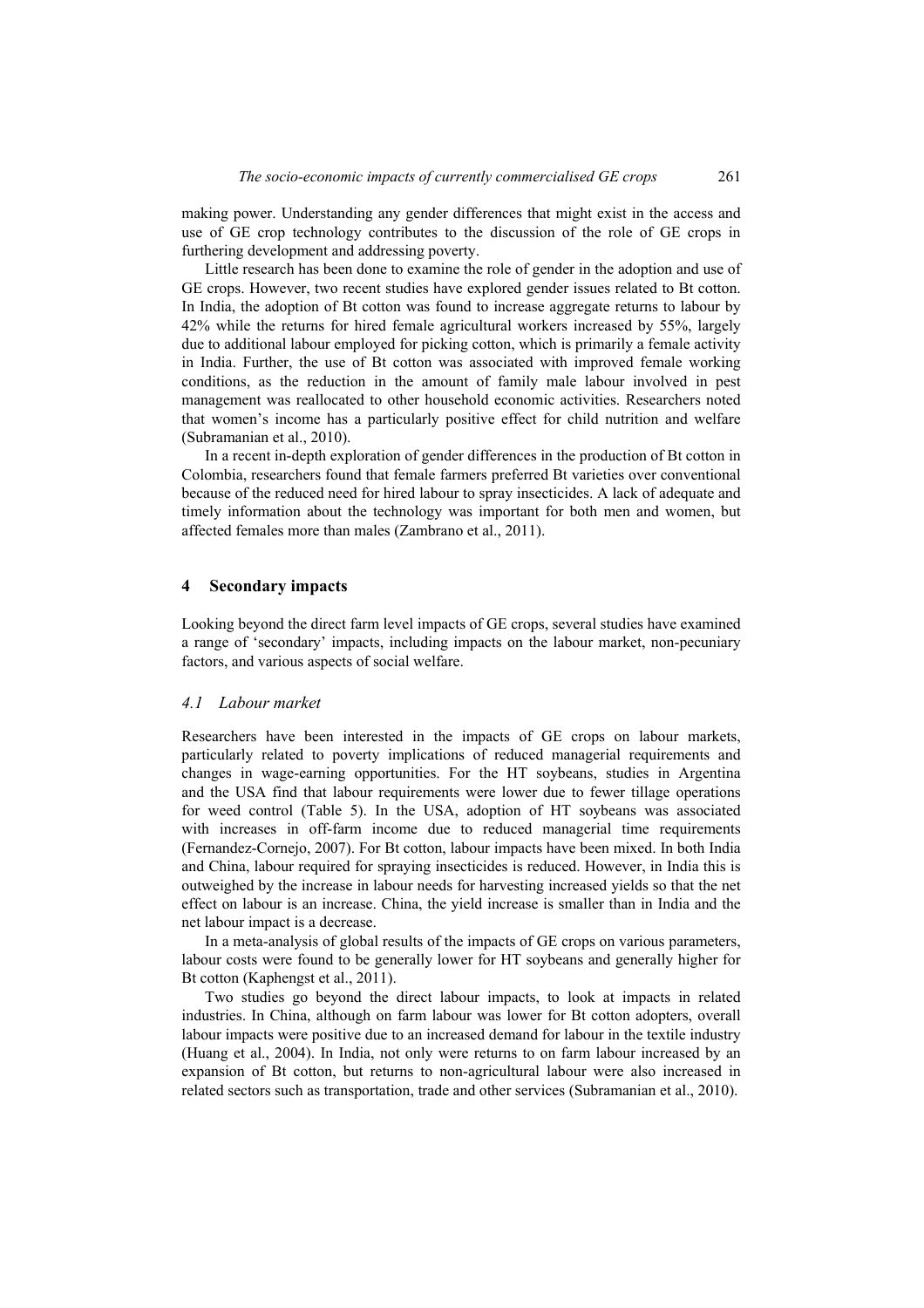| Country      | Year                                  | Technology  | Relevant results                                                                                                                                                                                                                                                                                      | Reference                   |
|--------------|---------------------------------------|-------------|-------------------------------------------------------------------------------------------------------------------------------------------------------------------------------------------------------------------------------------------------------------------------------------------------------|-----------------------------|
| Argentina    | <b>2001</b>                           | HT soybean  | Hired labour and custom operations \$42.33/ha for HT and<br>\$46.82/ha for conventional                                                                                                                                                                                                               | Qaim and Traxler (2005)     |
| China        | 1999-2001                             | Bt cotton   | Total labour costs lower in two of three years in Bt cotton<br>compared to conventional                                                                                                                                                                                                               | Huang et al. (2002)         |
| China        | 1999-2001                             | Bt cotton   | In welfare model of Bt cotton adoption, although on farm<br>labour decreases, aggregate demand for labour increases,<br>due to additional labour demand from the textiles sector.                                                                                                                     | Huang et al. (2004)         |
| India        | 2002/2003-2003/2004                   | Bt cotton   | Picking costs higher in Bt cotton 27% on average across<br>years.                                                                                                                                                                                                                                     | Ramasundaram et al. (2007)  |
| India        | 2003/2004                             | Bt cotton   | family labour can be reemployed efficiently in alternative<br>requirements for pest control decrease. However, saved<br>While more labour is employed for harvesting, labour<br>activities so that overall returns to labour increase.                                                                | Subramanian and Qaim (2009) |
| India        | 2004/2005                             | Bt cotton   | hired human labour more than non-Bt farmers and utilised<br>Labor costs increased by 20.58%. Bt farmers on average<br>family labour more intensively.                                                                                                                                                 | Dev and Rao (2007)          |
| South Africa | 1999/2000 and 2000/2001<br>1998/1999, | Bt cotton   | weeding labour significantly higher for adopters in one of<br>significantly higher all three years. Total labour in two of<br>two years where data were available, and harvest labour<br>three years where data were available was the same.<br>Spray labour significantly lower for all three years, | Bennett et al. (2006b)      |
| Spain        | 2002-2004                             | Bt corn     | No impact on amount of farm labour employed                                                                                                                                                                                                                                                           | Gomez-Barbero et al. (2008) |
| USA          | 2001-2003                             | HT soybeans | 14.55% savings in household labour                                                                                                                                                                                                                                                                    | Gardner et al. (2009)       |
| USA<br>USA   | 2001-2003                             | HT com      | No difference                                                                                                                                                                                                                                                                                         | Gardner et al. (2009)       |
|              | 2001-2003                             | HT cotton   | No difference                                                                                                                                                                                                                                                                                         | Gardner et al. (2009)       |
| USA          | 2004                                  | HT soybean  | 16% increase in off-farm income is associated with a 10%<br>increase in the probability of adopting HT soybean.                                                                                                                                                                                       | Fernandez-Cornejo (2007)    |

## Table 5 Results on the impact of technology adoption on labour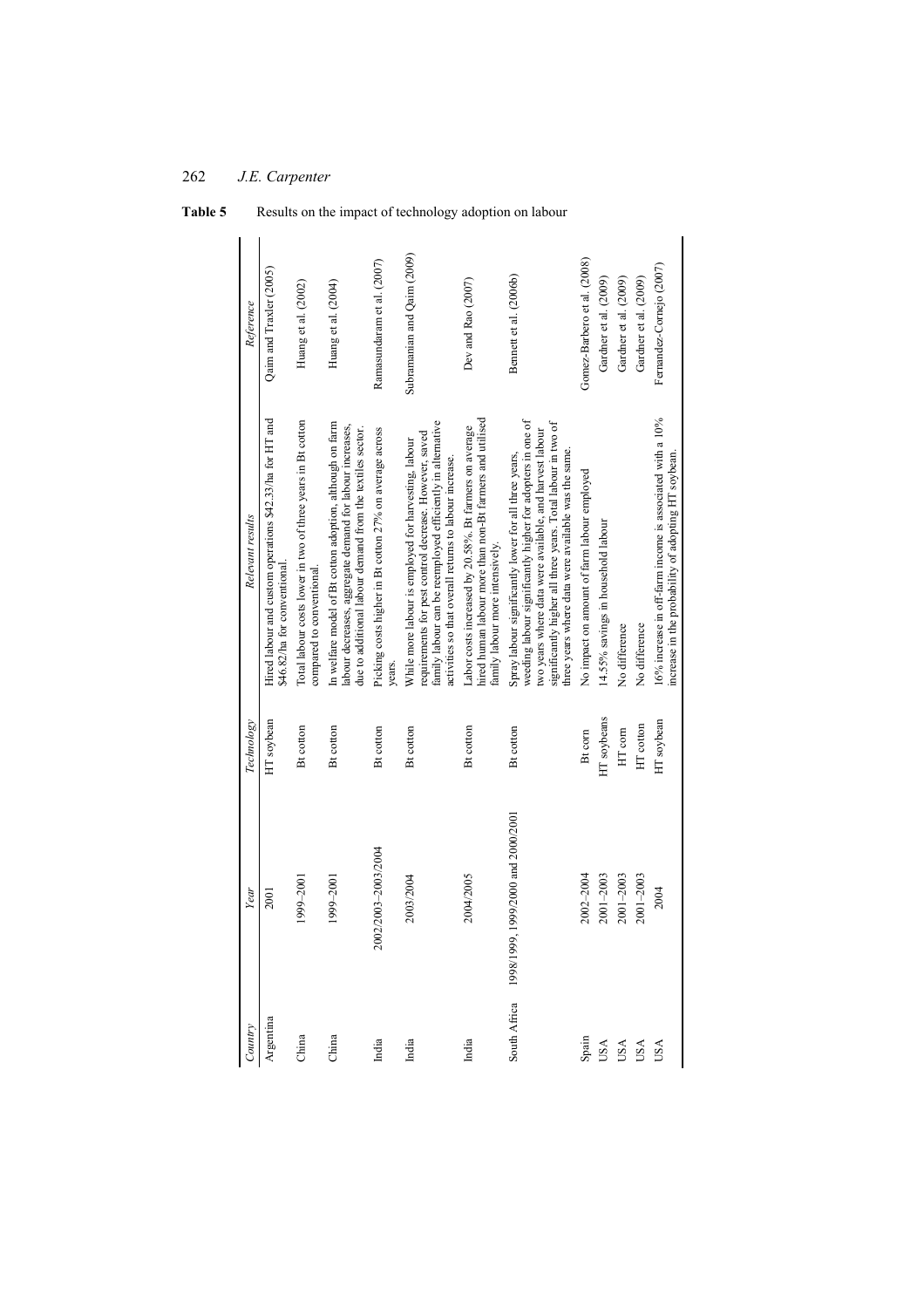The complexity of labour markets, which differ in terms of excess or lack of supply and where impacts in one sector may be offset by impacts in another related sector, must be carefully examined in a consideration of desirable outcomes.

#### *4.2 Non-pecuniary factors*

Several studies have identified important factors that influence farmer adoption decisions, but are not direct contributors to increased profits. These factors include the simplicity and flexibility of weed management programmes with herbicide tolerant crops, lower production risk associated with insect resistant crops, and human and environmental safety benefits related to changes in insecticide and herbicide use (Brookes and Barfoot, 2009). Because these factors are not priced in the marketplace, as farmers do not pay for them, they are inherently difficult to measure. Beyond a traditional accounting of the impacts of GE crops, studies have estimated the value of the 'non-pecuniary' benefits, or intangible benefits that are not paid for out of pocket. In a study of glyphosate-tolerant soybean in the USA, non-market valuation techniques were used to estimate non-pecuniary convenience benefits, such as management-time savings and flexibility, at \$12/ha (Marra and Piggott, 2006). Similarly, a survey of US corn farmers found that non-pecuniary benefits (handling and labour-time savings, human and environmental safety, reduced yield risk, equipment cost savings and better standability)<sup>4</sup> of GM insect-resistant corn were valued at \$10.32/ha (Alston et al., 2002). Based on existing estimates of per hectare non-pecuniary benefits, Brookes and Barfoot (2009) estimate a total value of \$921 million in non-pecuniary benefits for GE crops the USA in 2009.

#### *4.3 Social welfare*

Various aspects of social welfare have been addressed in the literature,<sup>5</sup> including human health, food security and other measures of standard of living.

Studies in China, South Africa and India have extended consideration of the impacts of reduced pesticide use related to adoption of Bt cotton to human health impacts. In China, Bt cotton has been credited with reducing the number of farmers who are poisoned annually from applying pesticides. In a comparison of the proportion of full adopters, partial adopters and non-adopters reporting pesticide poisoning after applying pesticides,<sup>6</sup> between 5 to 8% of adopters reported pesticide poisoning, whereas 10 to 19% of partial adopters and 12 to 29% of non-adopters reported pesticide poisoning for the same time period (Huang et al., 2002). In South Africa, a clear but not proven causal relationship has been shown between a reduced number of recorded cases of accidental pesticide poisoning from local hospital records and increasing adoption rates of Bt cotton over time. There is a suggestion that these benefits accrue more to women who do most of the farm work and children who would play in a field soon after a pesticide application (Bennett et al., 2006b). An analysis of pesticide poisoning related to application of pesticides from 2002 to 2008 in India estimated a reduction of at least 2.4 million and possibly as many as 9 million cases. Resulting savings to the Indian healthcare system were estimated to be in the range of \$14 to 51 million (Kouser and Qaim, 2011).

Additional indirect health benefits may be achieved through reduced mycotoxin contamination in Bt corn. Insect damage predisposes corn to mycotoxin contamination as insects create openings through which fungal spores enter the kernels. Mycotoxins that contaminate corn are associated with various types of cancer, neural tube defects and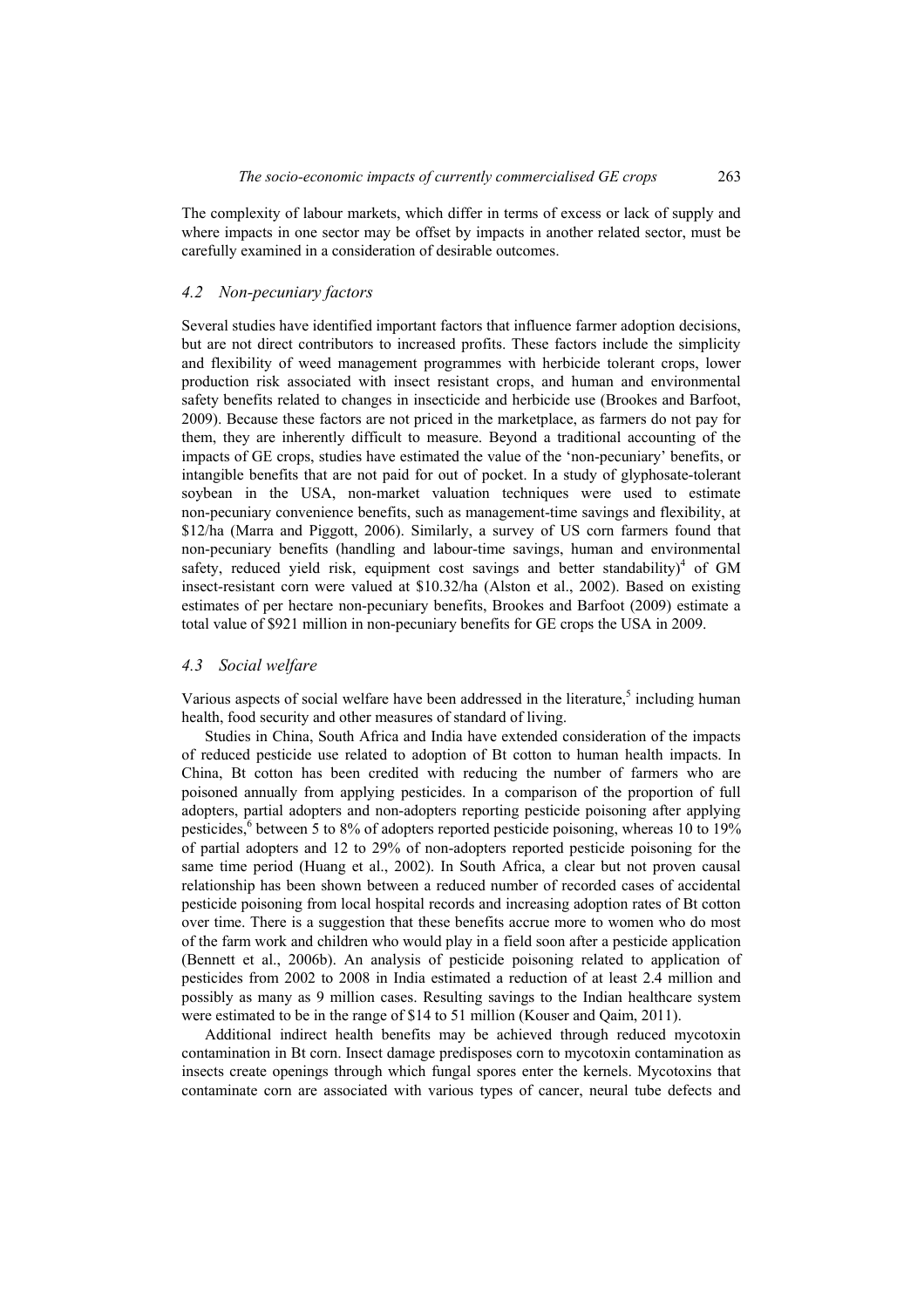other disorders in humans as well as various health problems in livestock. Reduced mycotoxin contamination resulting from the planting of Bt corn has been documented through field studies in several countries where Bt corn is grown, including the USA, Europe, Canada, Argentina, the Philippines and South Africa (Wu, 2008; Barros et al., 2009; Abbas et al., 2008; Pray et al., 2009).

Food security impacts have been estimated for adopters in South Africa, where a 16% yield increase in a season with good rainfall could result in a substantial increase in food security because of a higher base yield. The increased yield is estimated to mean 36 more days of maize meal for a household of seven in 2002/2003 (Gouse et al., 2006).

In the Philippines, researchers calculated the subsistence carrying capacity of farms growing Bt corn compared to conventional corn, estimating an advantage of 26 to 83% for farms growing Bt corn. They conclude that farmers growing Bt corn are more likely to meet the poverty threshold than conventional corn growers (Gonzales, 2005).

With respect to broader social impacts at the community level, studies from South Africa and India have quantified impacts on various indicators. In South Africa, 88% of interviewed resource-poor farmers growing Bt cotton, regardless of gender or farm size, reported that their increased income from cotton seasons 2003/2004 and 2004/2005 was used primarily for greater education of their children (76%), more investment in growing cotton (46%), repaying debt (28%), investment in other crops (20%) and spending money on themselves. Some 89% had increased their asset base due to Bt cotton, primarily by increasing their cultivable land (Morse and Bennett, 2008).

In a survey of over 3000 farmers in India, the benefits of using Bt cotton were: spending less time in the field (51%), peace of mind (49%), less tension from cotton cultivation (48%), planning for child's education (42%), ability to buy gifts for family (40%), paying off debt (39%), ability to buy more land (23%), ability to get daughter married (20%), ability to buy tractor (14%) (Anonymous, 2005).

Also in India, a survey of more than 9000 farmers across 467 villages in eight cotton growing states found that households growing Bt cotton had higher incomes, which translated into higher access to maternal care services, child education and immunisation. At the village level, villages with higher adoption rates had higher levels of accessibility to services such as telephone systems, electricity, drinking water, internet connectivity, banking services and markets (Anonymous, 2007).

A survey on gender differences in Bt cotton production in Colombia found that the additional resources from adoption was spent differently by male and female farmers. Men generally preferred to spend their profits on leisure activities, while women spent their additional income on food, education and health for their families (Zambrano et al., 2011). In China, surveyed farmers in Hebei province in 2002/2003 reported using the increased income from Bt cotton to invest in education, leisure and healthcare (Wan et al., 2008).

#### **5 Conclusions**

The analysis of socioeconomic impacts of GE crops has broadened to include a wider range of issues than those considered in the early years of commercialisation. The results of the available literature show that the impacts of the technology are multi-faceted and ripple through local and national economies. Specifically, the key results of this review are: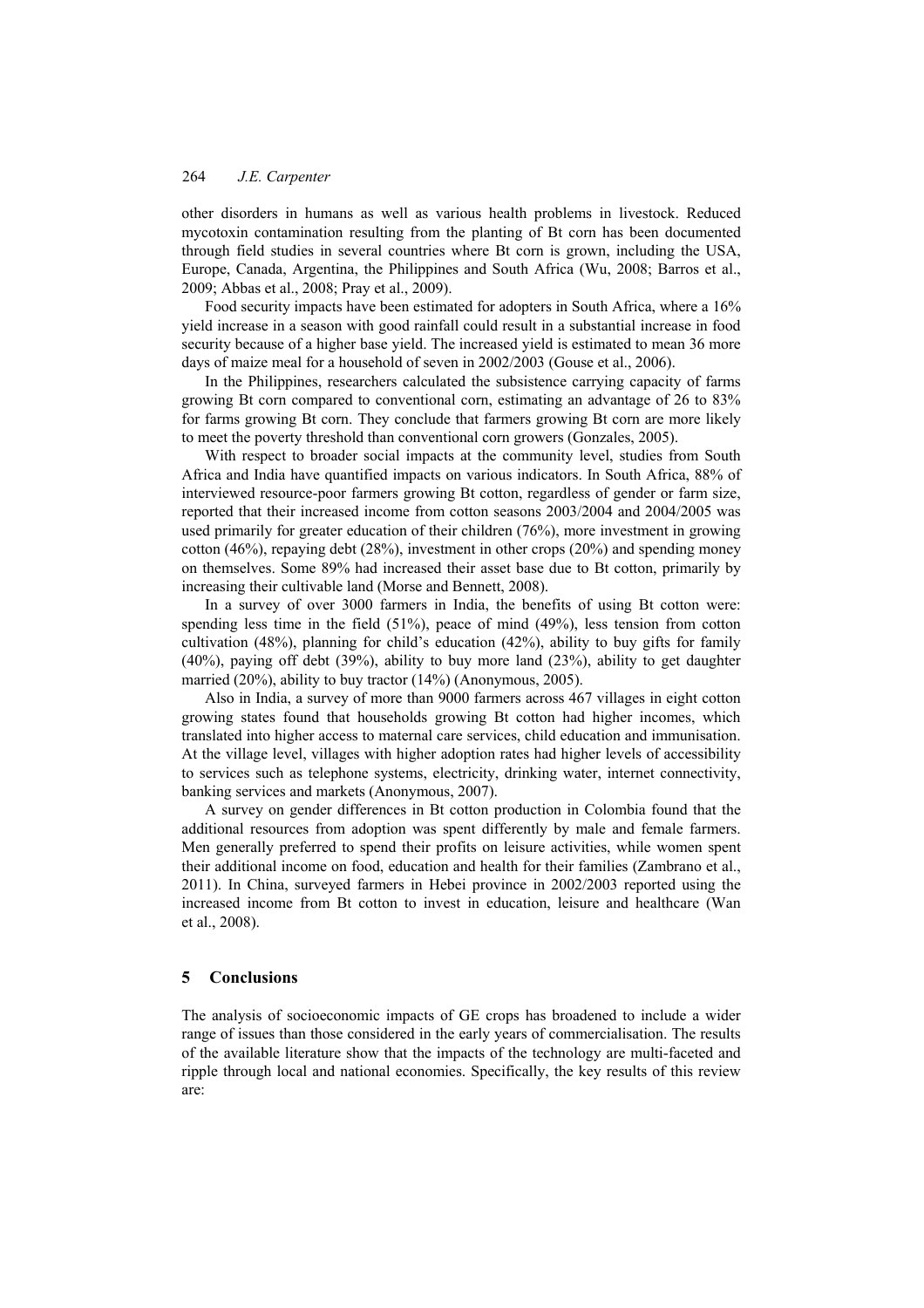- With respect to the distribution of benefits across market actors, while proportions vary, the results show farmers who adopt the technology receiving a substantial share of benefits. Where prices are assumed to change, consumers capture a large share of benefits due to increased production leading to lower prices.
- The literature on results in relation to farm size shows that small farmers in many countries are benefiting from the adoption of GE crops, and in some cases the benefits appear to be greater than for large farmers. Studies of income inequality among adopters and non-adopters have shown a decrease in inequality for adopters, likely resulting from more consistent yields.
- The few studies that have looked at impacts in relation to household or per capita income have found lower income farmers achieving greater increases in income than their richer counterparts.
- In a single study that investigated impacts by gender, women were found to have greater returns to labour from adoption of Bt cotton.
- Labour impacts have been mixed, with some studies showing increased labour requirements, particularly from increased labour for harvesting increased yields, and some studies showing reductions from reduced spraying and tillage, while other studies show no impacts. On this question, context would seem to be extremely important to determining what a desirable outcome would be.
- In studies that explore the impacts of the technology on various indicators of social welfare, adopters report improvements in health, education, debt repayment, maternal care services and food security.

For several of the parameters investigated in the studies reviewed here, the results represent the experience of farmers in a single region for one or few years, and may not be representative of the broader experience of adopters of the technology. However, the results of farmer surveys on the primary benefits of GE crops globally show a remarkable consistency (Carpenter, 2010). To the extent that secondary benefits such as those illustrated in the available literature follow readily from the primary on farm impacts, the expectation is that many farmers around the world are achieving a broad range of socio-economic benefits as the result of adopting GE crops.

#### **References**

- Abbas, H.K., Accinelli, C., Zablotowicz, R.M., Abel, C.A., Bruns, H.A., Dong, Y. and Shier, W.T. (2008) 'Dynamics of mycotoxin and aspergillus flavus levels in aging Bt and non-Bt corn residues under Mississippi no-till conditions', *Journal of Agricultural and Food Chemistry*, Vol. 56, No. 16, pp.7578–7585.
- Alston, J.M., Hyde, J., Marra, M.C. and Mitchell, P.D. (2002) 'An ex ante analysis of the benefits from the adoption of corn rootworm resistant transgenic corn technology', *AgBioForum*, Vol. 5, No. 3, pp.71–84.
- Anonymous (2005) *Socio Economic Benefits of Bollgard and Product Satisfaction (in India)*, IMRB International, Mumbai, India.
- Anonymous (2007) *The Socio-Economic Appraisal of Bt Cotton Cultivation in India*, Indicus Analytics, New Delhi, India.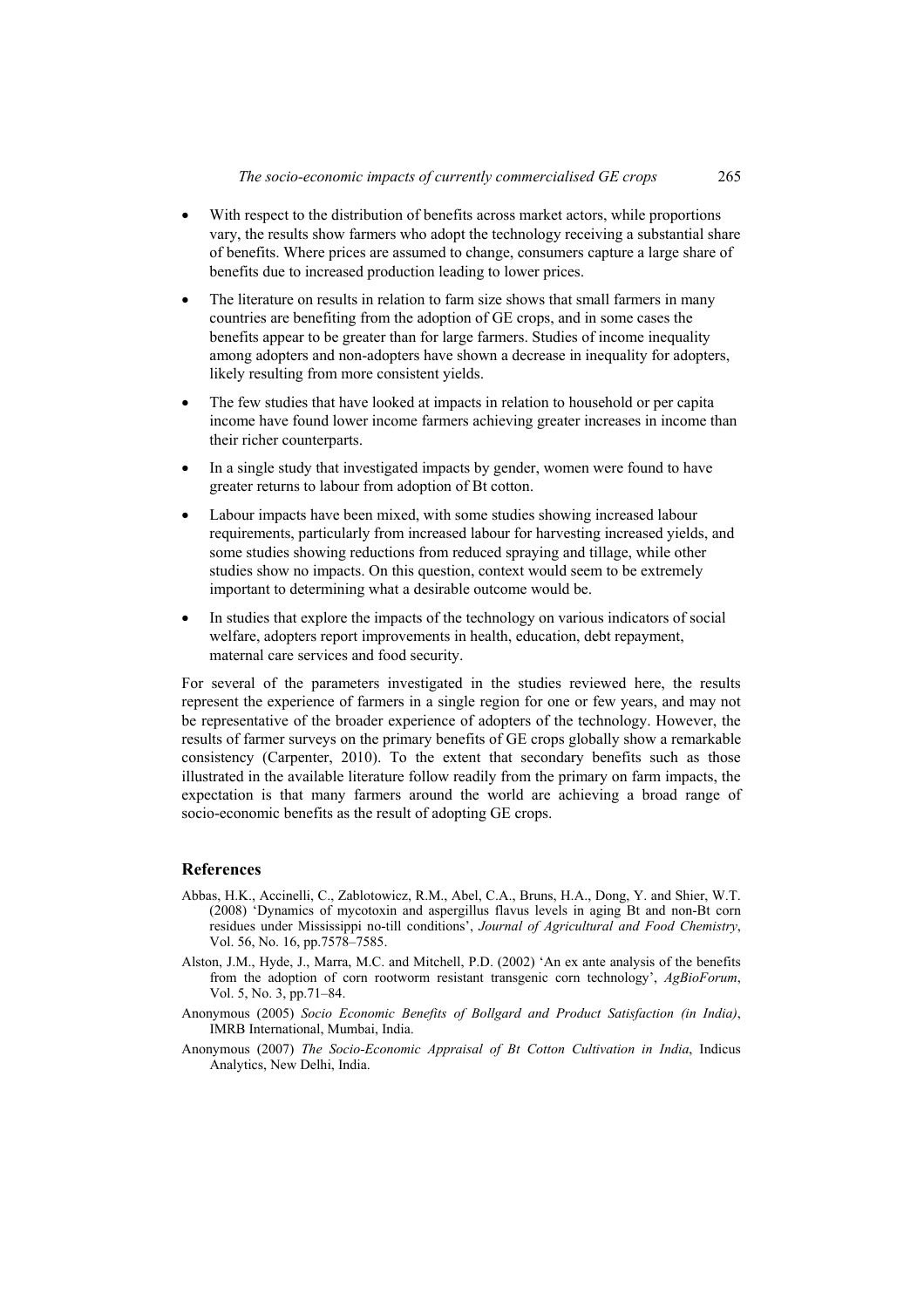- Barros, G., Magnoli, C., Reynoso, M., Ramirez, M., Farnochi, M., Torres, A., Dalcero, M., Sequeira, J., Rubinstein, C. and Chulze, S. (2009) 'Fungal and mycotoxin contamination in Bt maize and non-Bt maize grown in Argentina', *World Mycotoxin Journal*, Vol. 2, No. 1, pp.53–60.
- Bennett, R., Ismael, Y., Morse, S. and Shankar, B. (2004a) 'Reductions in insecticide use from adoption of Bt cotton in South Africa: impacts on economic performance and toxic load to the environment', *J. Agr. Sci.*, Vol. 142, No. 6, pp.665–674.
- Bennett, R.M., Ismael, Y., Kambhampati, U. and Morse, S. (2004b) 'Economic impact of genetically modified cotton in India', *AgBioForum*, Vol. 7, No. 3, pp.96–100.
- Bennett, R., Kambhampati, U., Morse, S. and Ismael, Y. (2006a) 'Farm-level economic performance of genetically modified cotton in Maharashtra, India', *Review of Agricultural Economics*, Vol. 28, No. 1, pp.59–71.
- Bennett, R., Morse, S. and Ismael, Y. (2006b) 'The economic impact of genetically modified cotton on South African smallholders: yield, profit and health effects', *Journal of Development Studies*, Vol. 42, No. 4, pp.662–677.
- Bernard, J.C., Pesek, J.D., Jr., et al. (2004) 'Performance results and characteristics of adopters of genetically engineered soybeans in Delaware', *Agricultural and Resource Economics Review*, Vol. 33, No. 2, pp.282–292.
- Brookes, G. (2005) 'The farm-level impact of herbicide-tolerant soybeans in Romania', *AgBioForum*, Vol. 8, No. 4, pp.235–241.
- Brookes, G. and Barfoot, P. (2009) 'Global impact of biotech crops: income and production effects, 1996–2007', *AgBioForum*, Vol. 12, No. 2, pp.184–208.
- Brookes, G., Yu, T.H., Tokgoz, S. and Elobeid, A. (2010) 'The production and price impact of biotech corn, canola, and soybean crops', *AgBioForum*, Vol. 13, No. 1, pp.25–52.
- Carpenter, J.E. (2010) 'Peer-reviewed surveys indicate positive impact of commercialized GM crops', *Nat. Biotech*., Vol. 28, No. 4, pp.319–321.
- Demont, M. and Tollens, E. (2004) 'First impact of biotechnology in the EU: Bt maize adoption in Spain', *Annals of Applied Biology*, Vol. 145, No. 2, pp.197–207.
- Dev, S.M. and Rao, N.C. (2007) 'Socioeconomic impact of Bt cotton', Centre for Economic and Social Studies, Hyderabad, India.
- Falck-Zepeda, J.B., Traxler, G. and Nelson, R.G. (1999) *Rent Creation and Distribution from the First Three Years of Planting Bt Cotton*, International Service for the Acquisition of Agri-Biotech Applications, Ithaca, New York.
- Falck-Zepeda, J.B., Traxler, G. and Nelson, R.G. (2000) 'Rent creation and distribution from biotechnology innovations: the case of Bt cotton and herbicide-tolerant soybeans in 1997', *Agribusiness*, Vol. 16, No. 1, pp.21–32.
- Fernandez-Cornejo, J. (2007) *Off-Farm Income, Technology Adoption, and Farm Economic Performance*, US Department of Agriculture Economic Research Service, Washington, DC.
- Fernandez-Cornejo, J. and Mcbride, W.D. (2002) *Adoption of Bioengineered Crops*, US Department of Agriculture Economic Research Service, Washington, DC.
- Frisvold, G.B., Reeves, J.M. and Tronstad, R. (2006) 'Bt cotton adoption in the United States and China: international trade and welfare effects', *AgBioForum*, Vol. 9, No. 2, pp.69–78.
- Gardner, J.G., Nehring, R.F. and Nelson, C.H. (2009) 'Genetically modified crops and household labor savings in US crop production', *AgBioForum*, Vol. 12, Nos. 3–4, pp.303–312.
- Gomez-Barbero, M., Berbel, J. and Rodriguez-Cerezo, E. (2008) 'Bt corn in Spain the performance of the EU's first GM crop', *Nat. Biotech.*, Vol. 26, No. 4, pp.384–386.
- Gonzales, L.A. (2005) *Harnessing the Benefits of Biotechnology: The Case of Bt Corn in the Philippines*, STRIVE Foundation.
- Gouse, M. (2009) 'Ten years of Bt cotton in South Africa: putting the smallholder experience into context', in Tripp, R. (Ed.): *Biotechnology and Agricultural Development: Transgenic Cotton, Rural Institutions and Resource-Poor Farmers*, Routledge, Abingdon, Oxon, UK.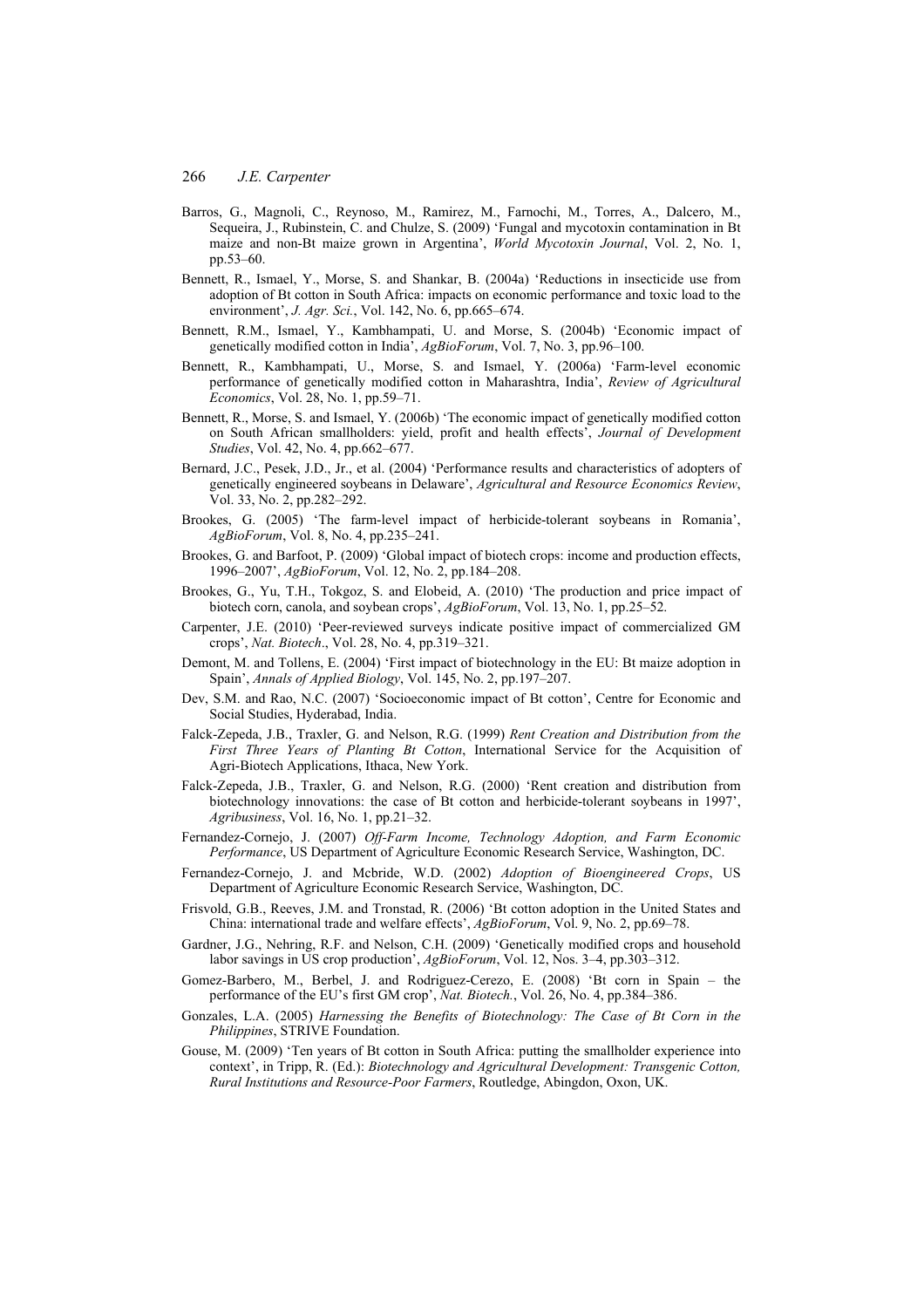- Gouse, M., Pray, C. and Schimmelpfennig, D. (2004) 'The distribution of benefits from Bt cotton adoption in South Africa', *AgBioForum*, Vol. 7, No. 4, pp.187–194.
- Gouse, M., Pray, C., Schimmelpfennig, D. and Kirsten, J. (2006) 'Three seasons of subsistence insect-resistant maize in South Africa: have smallholders benefited?', *AgBioForum*, Vol. 9, No. 1, pp.15–22.
- Hategekimana, B. (2002a) *Genetically Modified Grain Corn and Soybeans in Quebec and Ontario in 2000 and 2001*, edited by A. Division, Statistics Canada, Ottawa, Ontario.
- Hategekimana, B. (2002b) *Growers of Genetically Modified Grain Corn and Soybeans in Quebec and Ontario: A Profile*, edited by A. Division, Ottawa, Canada.
- Hategekimana, B. and Trant, M. (2002) 'Adoption and diffusion of new technology in agriculture: genetically modified corn and soybeans', *Canadian Journal of Agricultural Economics*, No. 4, Vol. 50, pp.357–371.
- Huang, J., Hu, R., Fan, C., Pray, C.E. and Rozelle, S. (2002) 'Bt cotton benefits, costs, and impacts in China', *AgBioForum*, Vol. 5, No. 4, pp.153–166.
- Huang, J., Hu, R., Van Meijl, H. and Van Tongeren, F. (2004) 'Biotechnology boosts to crop productivity in China: trade and welfare implications', *Journal of Development Economics*, Vol. 75, No. 1, pp.27–54.
- Hutchison, W.D., Burkness, E.C., Mitchell, P.D., Moon, R.D., Leslie, T.W., Fleischer, S.J., Abrahamson, M., Hamilton, K.L., Steffey, K.L., Gray, M.E., Hellmich, R.L., Kaster, L.V., Hunt, T.E., Wright, R.J., Pecinovsky, K., Rabaey, T.L., Flood, B.R. and Raun, E.S. (2010) 'Areawide suppression of european corn borer with Bt maize reaps savings to non-Bt maize growers', *Science*, Vol. 330, No. 6001, pp.222–225.
- James, C. (2011) *Global Status of Commercialized Biotech/GM Crops: 2011*, ISAAA, Ithaca, NY.
- Kaphengst, T., Benni, N.E., Evans, C., Finger, R., Herbert, S., Morse, S. and Stupak, N. (2011) 'Assessment of the economic performance of GM crops worldwide', Report to the European **Commission**
- Kathage, J. and Qaim, M. (2012) 'Economic impacts and impact dynamics of Bt (Bacillus thuringiensis) cotton in India', *Proceedings of the National Academy of Sciences*, Vol. 109, pp.11652–11656.
- Kouser, S. and Qaim, M. (2011) 'Impact of Bt cotton on pesticide poisoning in smallholder agriculture: a panel data analysis', *Ecological Economics*, Vol. 70, No. 11, pp.2105–2113.
- Marra, M.C. and Piggott, N.E. (2006) 'The value of non-pecuniary characteristics of crop biotechnologies: a new look at the evidence', in Just, R.E., Alston, J.M. and Zilberman, D. (Eds.): *Regulating Agricultural Biotechnology: Economics and Policy*, Springer Science and Business Media, New York, New York.
- Meinzen-Dick, R., Quisumbing, A., Behrman, J., Biermayr-Jenzano, P., Wilde, V., Noordeloos, M., Ragasa, C. and A.N.B. (2011) *Engendering Agricultural Research, Development, and Extension*, International Food Policy Research Institute, Washington, DC.
- Morse, S. and Bennett, R. (2008) 'Impact of Bt cotton on farmer livelihoods in South Africa', *International Journal of Biotechnology*, Vol. 10, Nos. 2/3, pp.224–239.
- Morse, S., Bennett, R. and Ismael, Y. (2007) 'Inequality and GM crops: a case-study of Bt cotton in India', *AgBioForum*, Vol. 10, No. 1, pp.44–50.
- Moschini, G., Lapan, H. and Sobolevsky, A. (2000) 'Roundup ready® soybeans and welfare effects in the soybean complex', *Agribusiness*, Vol. 16, No. 1, pp.33–55.
- Penna, J.A. and Lema, D. (2003) 'Adoption of herbicide tolerant soybeans in Argentina: an economic analysis', in Kalaitzandonakes, N. (Ed.): *The Economic and Environmental Impacts of Agbiotech: A Global Perspective*, Kluwer Academic/Plenum Publishers, New York, NY.
- Pray, C., Ma, D., Huang, J. and Qiao, F. (2001) 'Impact of Bt cotton in China', *World Development*, Vol. 29, No. 5, pp.813–825.
- Pray, C., Rheeder, J., Gouse, M., Volkwyn, Y., Westhuizen, L.V.D. and Shephard, G.S. (2009) 'Can Bt maize reduce exposure to the mycotoxin fumonisin in South Africa?', *International Association of Agricultural Economists, 2009 Conference*. Beijing, China.